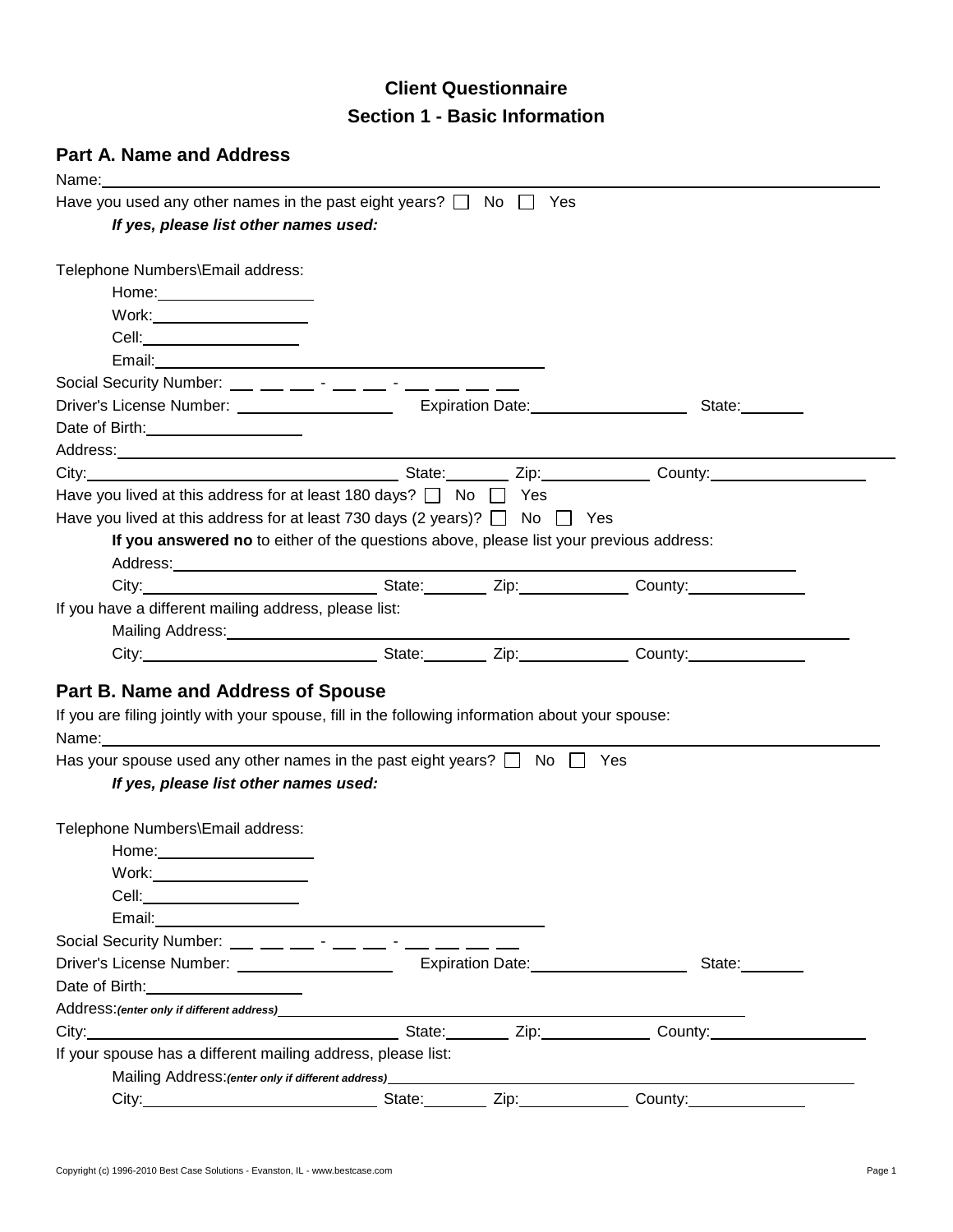## **Part C. Prior and/or Pending Bankruptcy Cases**

| Have you filed a bankruptcy case in the last 8 years? $\Box$ No $\Box$<br>Yes                                                        |
|--------------------------------------------------------------------------------------------------------------------------------------|
| If yes, in which district of which state was the case filed?                                                                         |
|                                                                                                                                      |
|                                                                                                                                      |
| Are there currently any bankruptcy cases pending involving you, your business, your spouse, or your spouse's business?<br>Yes<br>No. |
| If yes, name of debtor:<br><u> Letter and the contract of the set of debtor</u>                                                      |
|                                                                                                                                      |
|                                                                                                                                      |
|                                                                                                                                      |
| District (If known): District (If known):                                                                                            |
|                                                                                                                                      |

# **Part D. Exhibit "C" to the Voluntary Petition (Hazards to Public Health\Safety)**

Do you own or have possession of any property that poses or is alleged to pose a threat of imminent and identifiable harm to public health or safety?  $\Box$  No  $\Box$  Yes

**If yes**, please list and describe the property:

## **Part E. Debtors who reside as Tenants of Residential Property**

| If you rent your place of residence, does a landlord hold a judgment against you? $\Box$ No $\Box$ |        |      | Yes |  |
|----------------------------------------------------------------------------------------------------|--------|------|-----|--|
| If yes, please provide the name and address of the landlord:                                       |        |      |     |  |
| Name:                                                                                              |        |      |     |  |
| Address:                                                                                           |        |      |     |  |
| City:                                                                                              | State: | Zip: |     |  |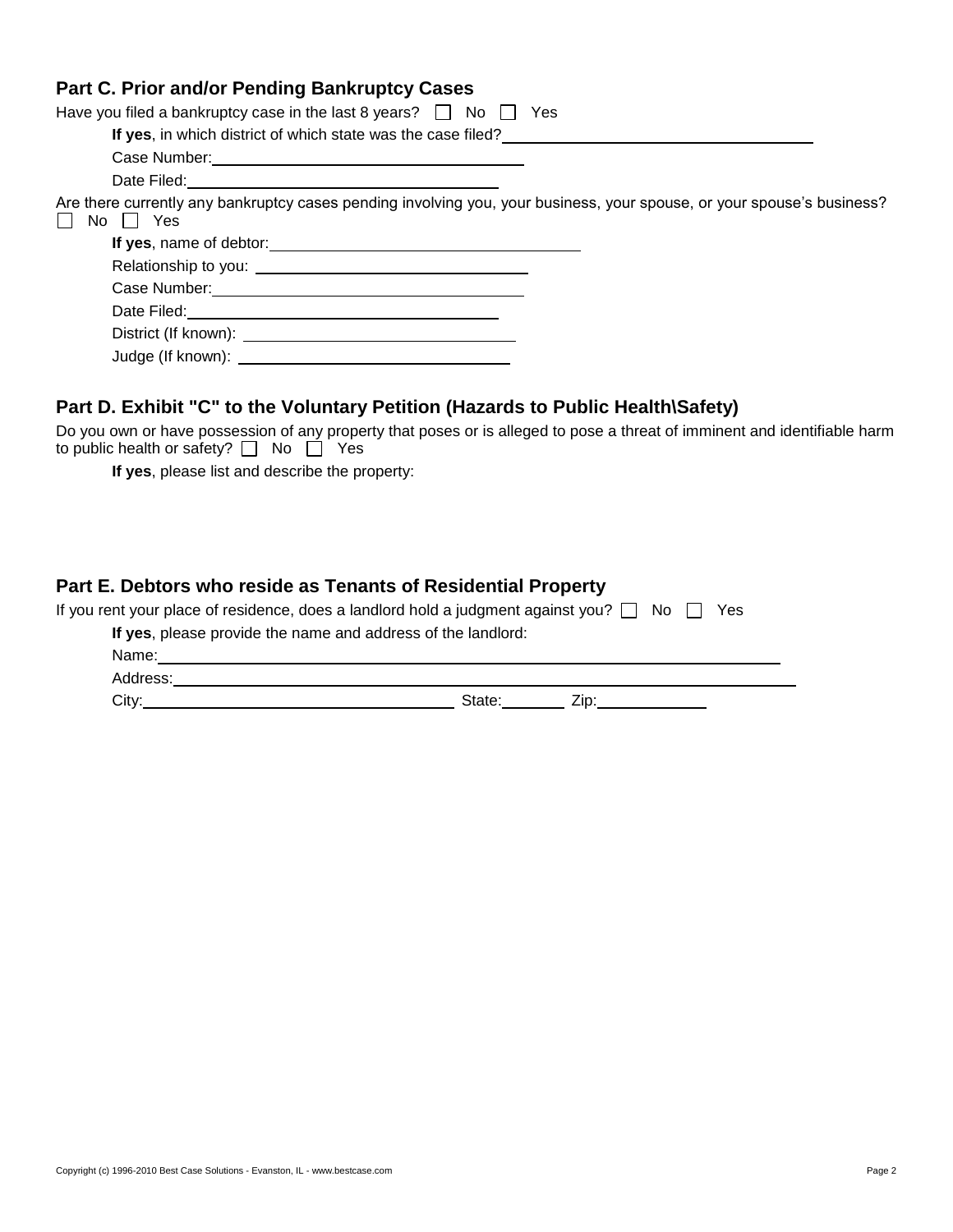# **Section 2 - Property**

## **Part A. Real Estate (Schedule A)**

List **ALL** real estate which you individually or jointly own. This could include your primary residence (house, condo or apartment(if owned)), additional residence (house, condo or apartment(if owned)), rental property, burial plot, undeveloped land and farm land:

| <b>Address and Description</b><br>of Property | List all mortgages, home equity loans<br>and other liens against the property:<br>Please provide details requested below.                                                                                                                                        | Estimated<br>Value of<br>Property | If filing<br>Jointly:<br>Owned by<br>Husband,<br>Wife, Joint<br>or<br>Community? | If you are<br>not the<br>only<br>owner:<br>Please<br>enter the<br>% of the<br>property<br>you own? | <b>Office Use</b><br>Only<br>Exemptions? |
|-----------------------------------------------|------------------------------------------------------------------------------------------------------------------------------------------------------------------------------------------------------------------------------------------------------------------|-----------------------------------|----------------------------------------------------------------------------------|----------------------------------------------------------------------------------------------------|------------------------------------------|
| Address:                                      | 1. Who issued the mortgage, lien or loan?<br>(Name and Address)                                                                                                                                                                                                  |                                   |                                                                                  |                                                                                                    |                                          |
| Description:                                  | 2. What is the amount of the mortgage, lien<br>or loan?<br>3. What is your current interest rate on the<br>loan?<br>4. What is your monthly payment?<br>5. Does payment include taxes and/or<br>insurance? $\Box$ No $\Box$ Yes<br>6. How much do you still owe? |                                   |                                                                                  |                                                                                                    |                                          |
| Address:                                      | 1. Who issued the mortgage, lien or loan?<br>(Name and Address)                                                                                                                                                                                                  |                                   |                                                                                  |                                                                                                    |                                          |
| Description:                                  | 2. What is the amount of the mortgage, lien<br>or loan?<br>3. What is your current interest rate on the<br>loan?<br>4. What is your monthly payment?<br>5. Does payment include taxes and/or<br>insurance? $\Box$ No $\Box$ Yes<br>6. How much do you still owe? |                                   |                                                                                  |                                                                                                    |                                          |

**If you have additional property, please list the necessary information on a separate page and attach to this questionnaire.**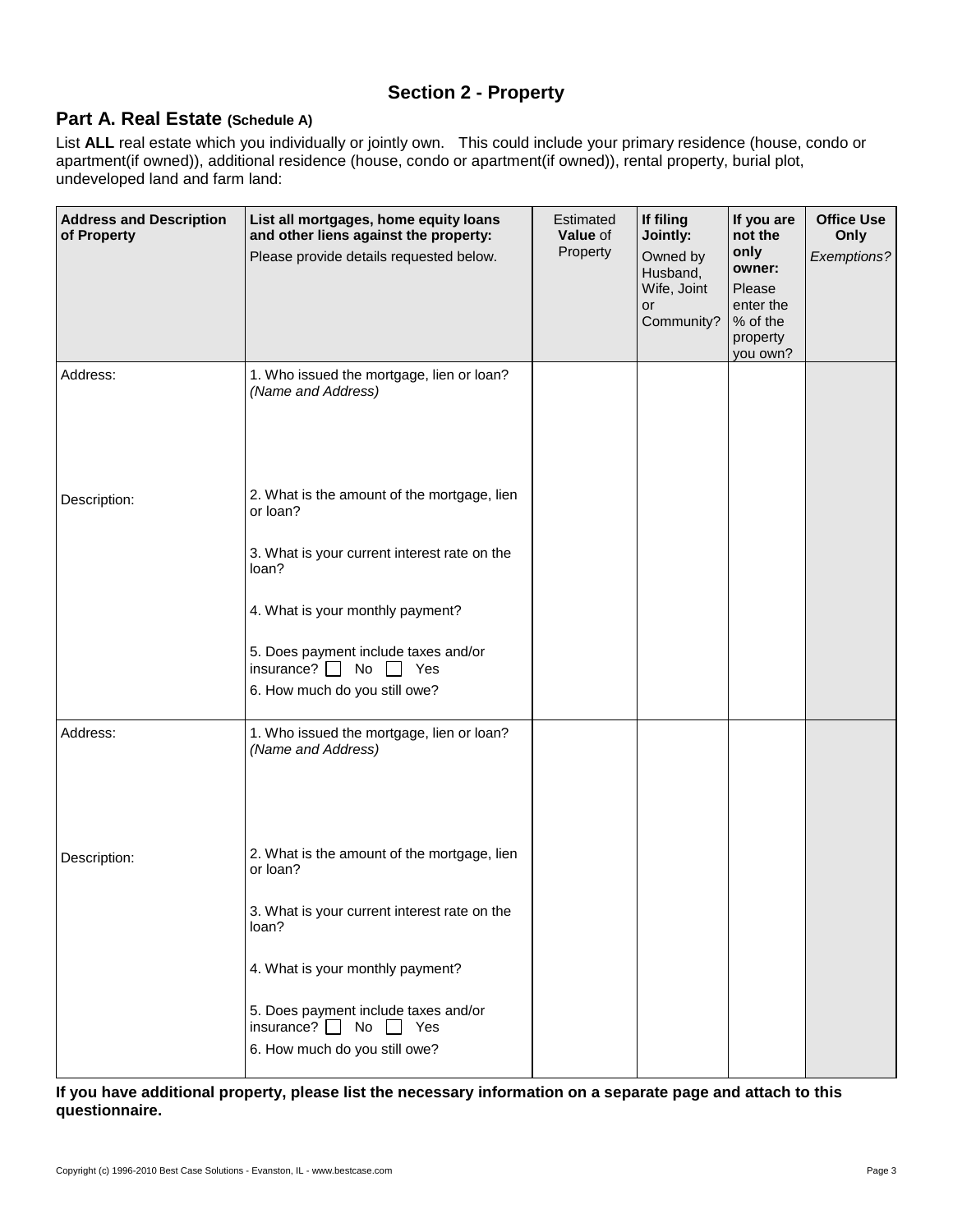# **Part B. Personal Property (Schedule B)**

For each type of property listed below, indicate whether you own any property of that category, and, if you do, fill in the remaining information. For property acquired for personal or family use, the value is the price a retail merchant would charge for a property of that kind, considering the age and condition of that property.

| <b>Type of Property</b>                                                                | Do you own<br>this type of<br>property? | <b>Description and Location of Property</b> | Value of<br>Property | If filing<br>Jointly:<br>Owned by<br>Husband,<br>Wife, Joint<br>or | <b>Office Use</b><br>Only<br>Exemptions? |
|----------------------------------------------------------------------------------------|-----------------------------------------|---------------------------------------------|----------------------|--------------------------------------------------------------------|------------------------------------------|
| 1. Cash on hand                                                                        |                                         |                                             |                      | Community?                                                         |                                          |
| 2. Checking/Savings<br>Account, Certificates of<br>deposit, other bank accounts        |                                         |                                             |                      |                                                                    |                                          |
| 3. Security deposits held<br>by utility companies,<br>landlord                         |                                         |                                             |                      |                                                                    |                                          |
| 4. Household goods,<br>furniture, including audio,<br>video, and computer<br>equipment |                                         |                                             |                      |                                                                    |                                          |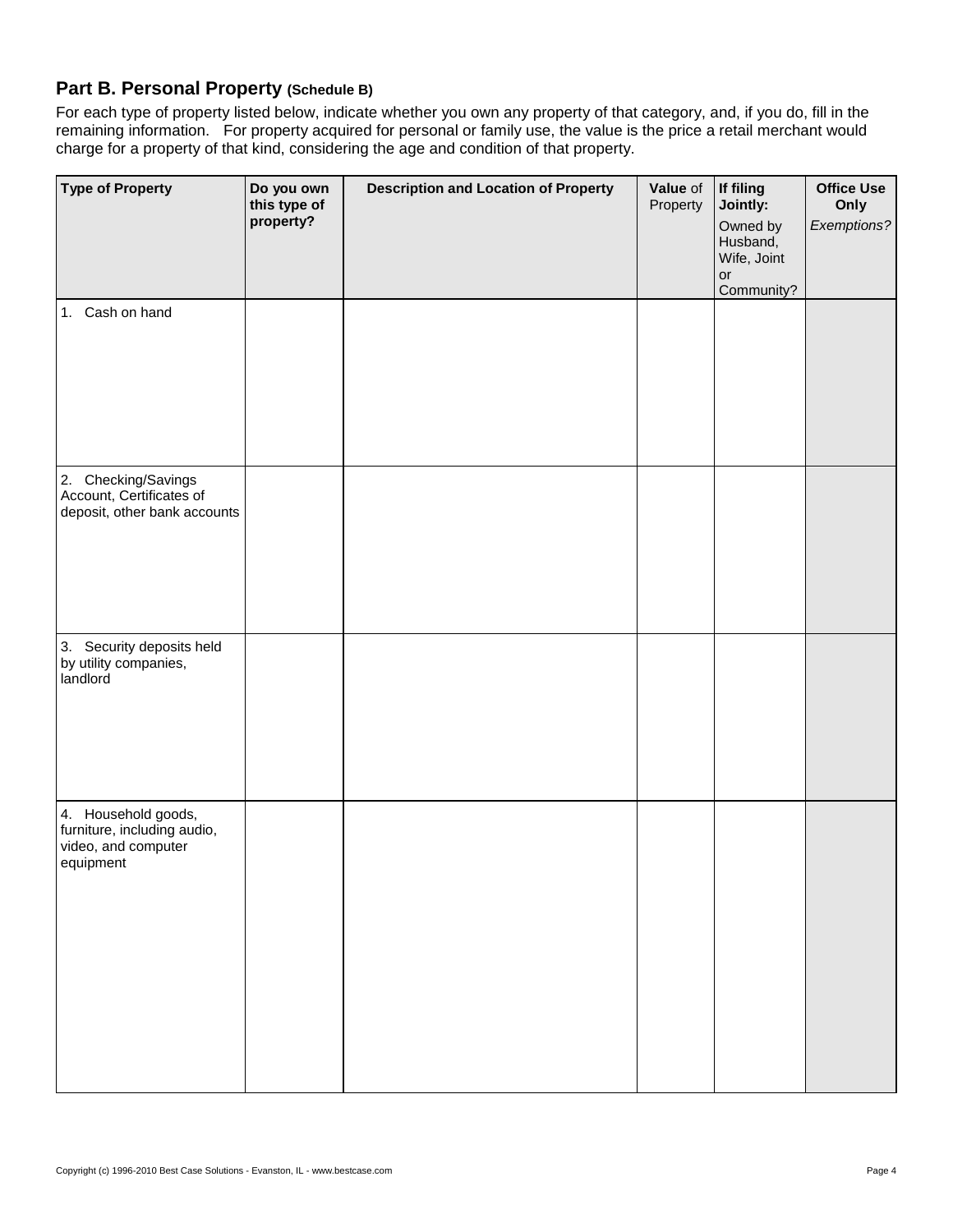| <b>Type of Property</b>                                                      | Do you own<br>this type of<br>property? | <b>Description and Location of Property</b> | Value of<br>Property | If filing<br>Jointly:<br>Owned by<br>Husband,<br>Wife, Joint<br>or<br>Community? | <b>Office Use</b><br>Only<br>Exemptions? |
|------------------------------------------------------------------------------|-----------------------------------------|---------------------------------------------|----------------------|----------------------------------------------------------------------------------|------------------------------------------|
| 5. Books, pictures, art<br>objects, records, compact<br>discs, collectibles  |                                         |                                             |                      |                                                                                  |                                          |
| 6. Clothing                                                                  |                                         |                                             |                      |                                                                                  |                                          |
| 7. Furs and jewelry                                                          |                                         |                                             |                      |                                                                                  |                                          |
| 8. Sports, photographic,<br>hobby equipment, firearms                        |                                         |                                             |                      |                                                                                  |                                          |
| 9. Interest in insurance<br>policies-specify refund or<br>cancellation value |                                         |                                             |                      |                                                                                  |                                          |
| 10. Annuities                                                                |                                         |                                             |                      |                                                                                  |                                          |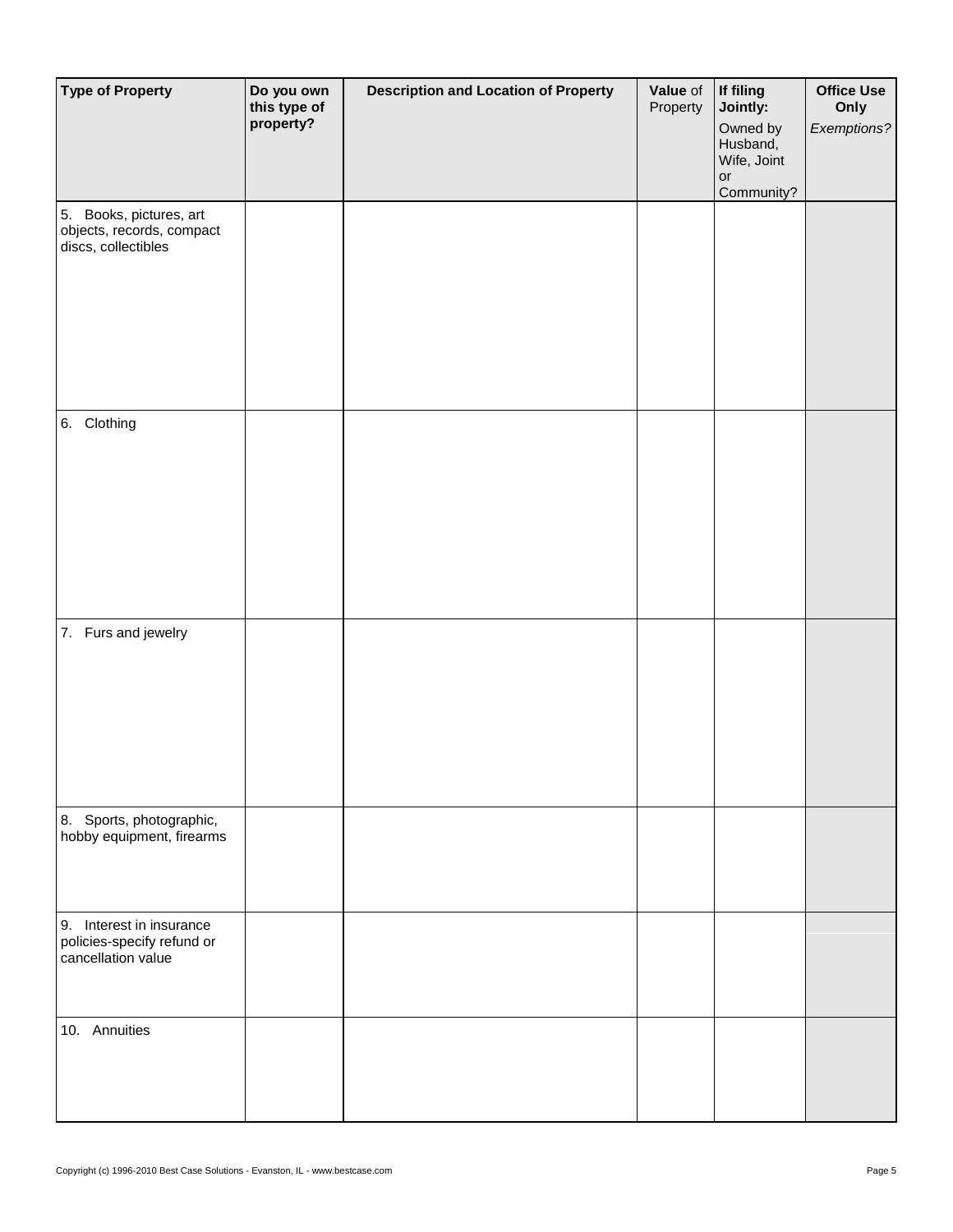| <b>Type of Property</b>                                                   | Do you own<br>this type of<br>property? | <b>Description and Location of Property</b> | Value of<br>Property | If filing<br>Jointly:<br>Owned by<br>Husband,<br>Wife, Joint<br>$\mathop{\mathsf{or}}$<br>Community? | <b>Office Use</b><br>Only<br>Exemptions? |
|---------------------------------------------------------------------------|-----------------------------------------|---------------------------------------------|----------------------|------------------------------------------------------------------------------------------------------|------------------------------------------|
| 11. Interests in an<br>education IRA, as defined in<br>26 USC § 530(b)(1) |                                         |                                             |                      |                                                                                                      |                                          |
| 12. Interests in pension or<br>profit sharing plans                       |                                         |                                             |                      |                                                                                                      |                                          |
| 13. Stock and interests in<br>incorporated/ unincorporated<br>business    |                                         |                                             |                      |                                                                                                      |                                          |
| 14. Interests in<br>partnerships/joint ventures                           |                                         |                                             |                      |                                                                                                      |                                          |
| 15. Bonds                                                                 |                                         |                                             |                      |                                                                                                      |                                          |
| 16. Accounts receivable                                                   |                                         |                                             |                      |                                                                                                      |                                          |
| 17. Alimony/family support<br>to which you are entitled                   |                                         |                                             |                      |                                                                                                      |                                          |
| 18. Other liquidated debts<br>owed to you, including tax<br>refunds       |                                         |                                             |                      |                                                                                                      |                                          |
| 19. Equitable or future<br>interests or life estates                      |                                         |                                             |                      |                                                                                                      |                                          |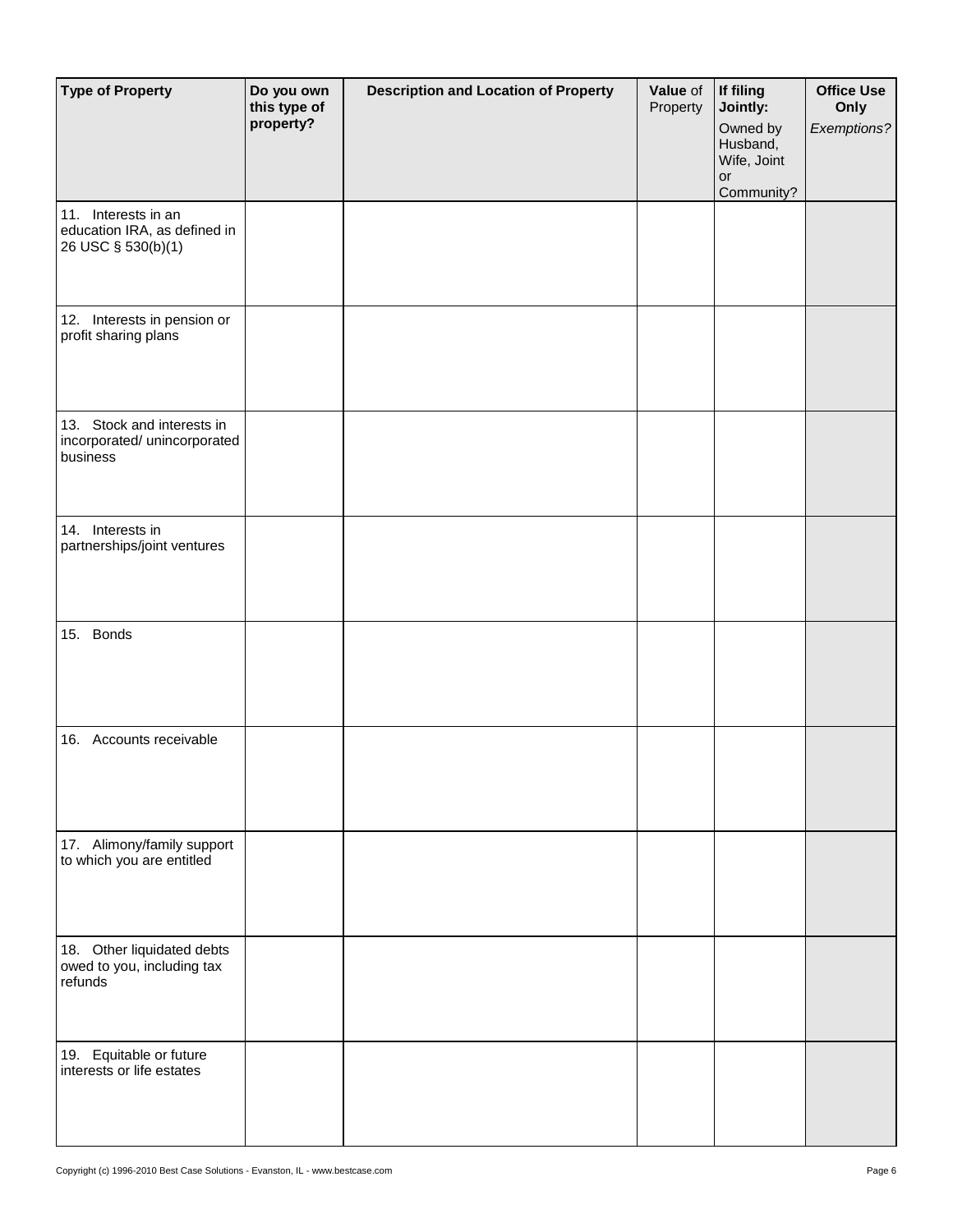| <b>Type of Property</b>                                                                  | Do you own<br>this type of<br>property? | <b>Description and Location of Property</b> | Value of<br>Property | If filing<br>Jointly:<br>Owned by<br>Husband,<br>Wife, Joint<br>or<br>Community? | <b>Office Use</b><br>Only<br>Exemptions? |
|------------------------------------------------------------------------------------------|-----------------------------------------|---------------------------------------------|----------------------|----------------------------------------------------------------------------------|------------------------------------------|
| 20. Interests in estate of<br>decedent or life insurance<br>plan or trust                |                                         |                                             |                      |                                                                                  |                                          |
| 21. Other contingent/<br>unliquidated claims,<br>including tax refunds,<br>counterclaims |                                         |                                             |                      |                                                                                  |                                          |
| 22. Patents, copyrights,<br>other intellectual property                                  |                                         |                                             |                      |                                                                                  |                                          |
| 23. Licenses, franchises                                                                 |                                         |                                             |                      |                                                                                  |                                          |
| 24. Customer List or other<br>compilation                                                |                                         |                                             |                      |                                                                                  |                                          |
| 25. Automobiles, trucks,<br>trailers, and accessories                                    |                                         |                                             |                      |                                                                                  |                                          |
| 26. Boats, motors, and<br>accessories                                                    |                                         |                                             |                      |                                                                                  |                                          |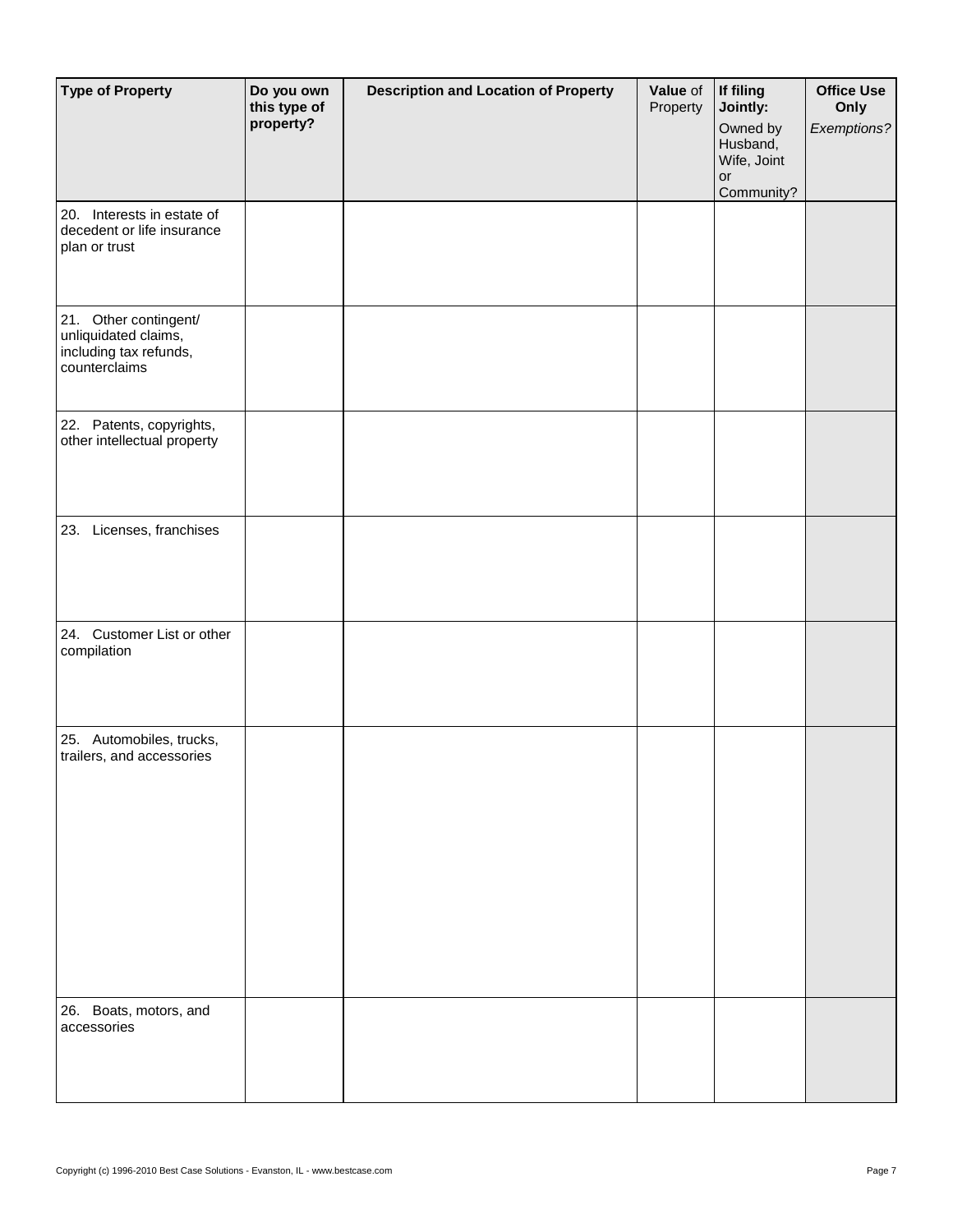| <b>Type of Property</b>                      | Do you own<br>this type of<br>property? | <b>Description and Location of Property</b> | Value of<br>Property | If filing<br>Jointly:<br>Owned by<br>Husband,<br>Wife, Joint<br>or<br>Community? | <b>Office Use</b><br>Only<br>Exemptions? |
|----------------------------------------------|-----------------------------------------|---------------------------------------------|----------------------|----------------------------------------------------------------------------------|------------------------------------------|
| 27. Aircraft and<br>accessories              |                                         |                                             |                      |                                                                                  |                                          |
| 28. Office equipment,<br>supplies            |                                         |                                             |                      |                                                                                  |                                          |
| 29. Machinery, fixtures etc.<br>for business |                                         |                                             |                      |                                                                                  |                                          |
| 30. Inventory                                |                                         |                                             |                      |                                                                                  |                                          |
| 31. Animals                                  |                                         |                                             |                      |                                                                                  |                                          |
| 32. Crops: growing or<br>harvested           |                                         |                                             |                      |                                                                                  |                                          |
| 33. Farming equipment<br>and implements      |                                         |                                             |                      |                                                                                  |                                          |
| 34. Farm supplies,<br>chemicals, feed        |                                         |                                             |                      |                                                                                  |                                          |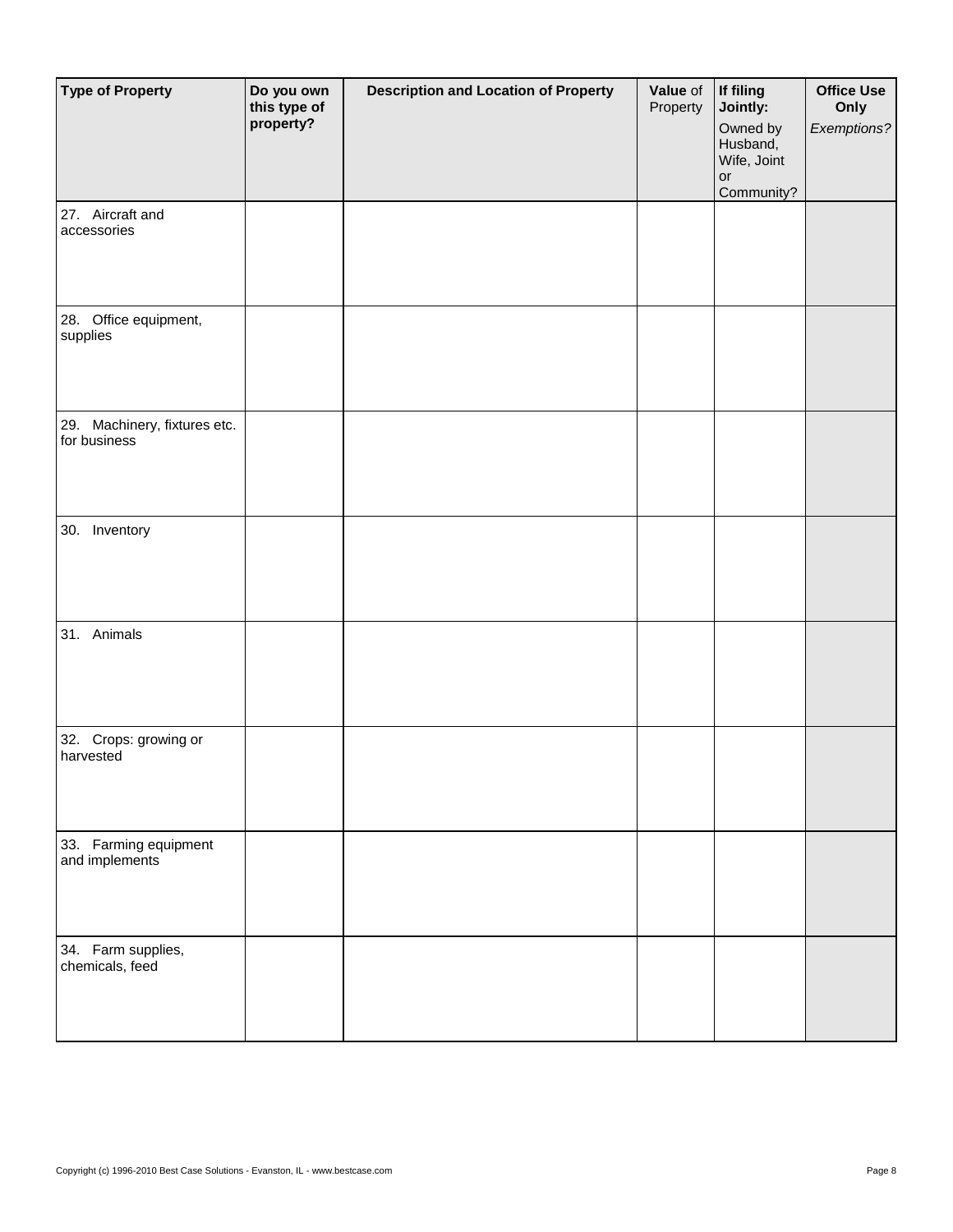| <b>Type of Property</b>                                   | Do you own<br>this type of<br>property? | <b>Description and Location of Property</b> | Value of<br>Property | If filing<br>Jointly:<br>Owned by<br>Husband,<br>Wife, Joint<br>or<br>Community? | <b>Office Use</b><br>Only<br>Exemptions? |
|-----------------------------------------------------------|-----------------------------------------|---------------------------------------------|----------------------|----------------------------------------------------------------------------------|------------------------------------------|
| 35. Other personal<br>property of any kind not<br>listed. |                                         |                                             |                      |                                                                                  |                                          |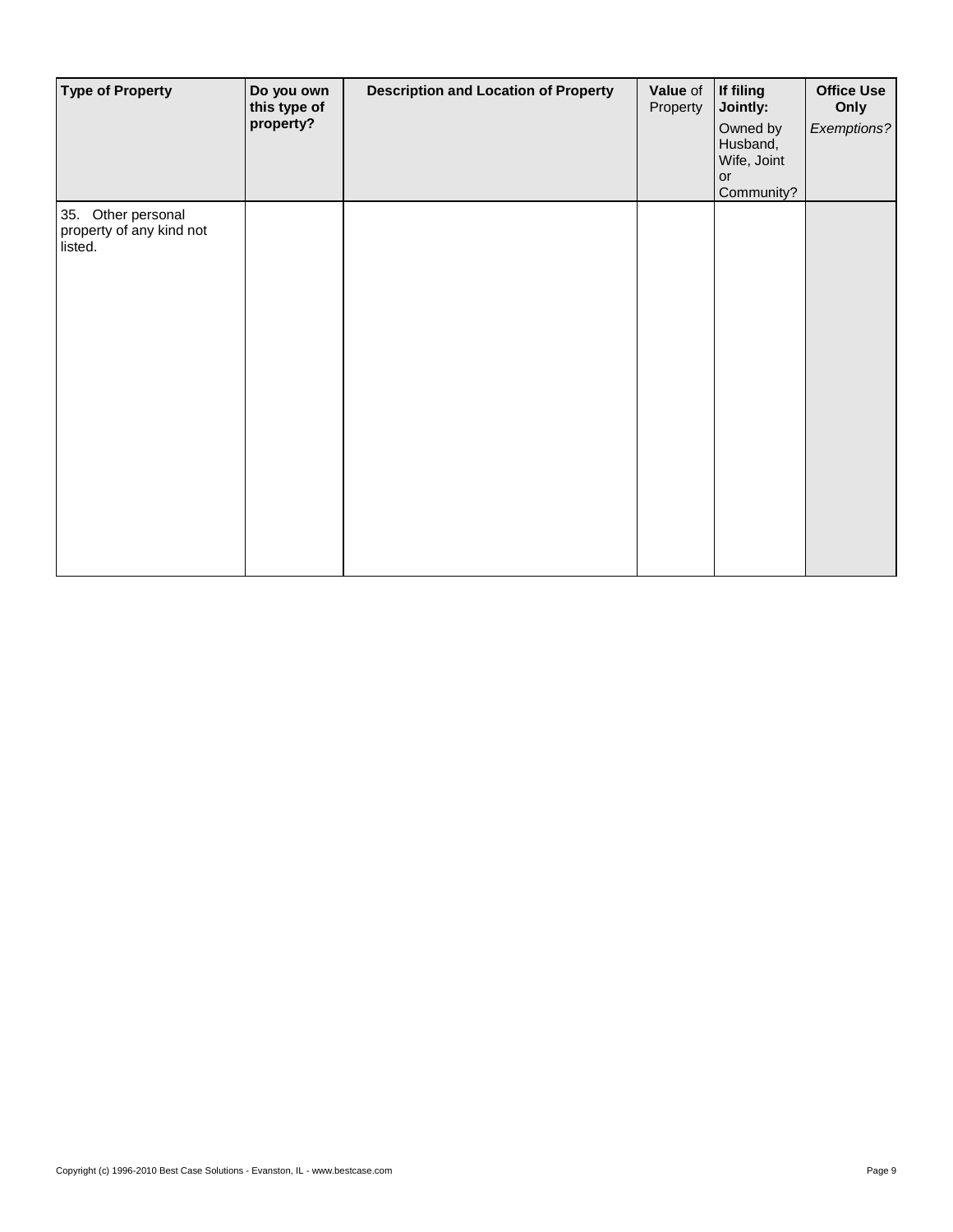## **Section 3 - Debts**

# **Part A. Debts Secured by Property**

Please list below all debts that you owe OR that creditors claim you owe that are secured by property.

| <b>Type of Debt</b>          |    | <b>Creditor Information:</b>                               | <b>Property Information:</b> | Codebtor | Do you               | <b>Office Use Only</b>          |
|------------------------------|----|------------------------------------------------------------|------------------------------|----------|----------------------|---------------------------------|
|                              | 1. | <b>Creditor Name &amp; Address</b>                         |                              |          | dispute<br>the debt? | Lawsuit                         |
|                              | 3. | 2. Account Number, if any<br>Date/range of dates when debt |                              |          |                      | Pending?<br>Collection          |
|                              |    | was incurred                                               |                              |          |                      | agency?                         |
|                              | 4. | Contact person's name and<br>address, if different         |                              |          |                      | <b>Counsel for</b><br>creditor? |
| Home loan and/or<br>Mortgage |    |                                                            |                              |          |                      |                                 |
|                              |    |                                                            |                              |          |                      |                                 |
|                              |    |                                                            |                              |          |                      |                                 |
|                              |    |                                                            |                              |          |                      |                                 |
|                              |    |                                                            |                              |          |                      |                                 |
|                              |    |                                                            |                              |          |                      |                                 |
|                              |    |                                                            |                              |          |                      |                                 |
| Car loans                    |    |                                                            |                              |          |                      |                                 |
|                              |    |                                                            |                              |          |                      |                                 |
|                              |    |                                                            |                              |          |                      |                                 |
|                              |    |                                                            |                              |          |                      |                                 |
|                              |    |                                                            |                              |          |                      |                                 |
|                              |    |                                                            |                              |          |                      |                                 |
| Car loans                    |    |                                                            |                              |          |                      |                                 |
|                              |    |                                                            |                              |          |                      |                                 |
|                              |    |                                                            |                              |          |                      |                                 |
|                              |    |                                                            |                              |          |                      |                                 |
|                              |    |                                                            |                              |          |                      |                                 |
| Other bank loans             |    |                                                            |                              |          |                      |                                 |
|                              |    |                                                            |                              |          |                      |                                 |
|                              |    |                                                            |                              |          |                      |                                 |
|                              |    |                                                            |                              |          |                      |                                 |
|                              |    |                                                            |                              |          |                      |                                 |
|                              |    |                                                            |                              |          |                      |                                 |
| Personal loans               |    |                                                            |                              |          |                      |                                 |
|                              |    |                                                            |                              |          |                      |                                 |
|                              |    |                                                            |                              |          |                      |                                 |
| Student loans                |    |                                                            |                              |          |                      |                                 |
|                              |    |                                                            |                              |          |                      |                                 |
|                              |    |                                                            |                              |          |                      |                                 |
|                              |    |                                                            |                              |          |                      |                                 |
|                              |    |                                                            |                              |          |                      |                                 |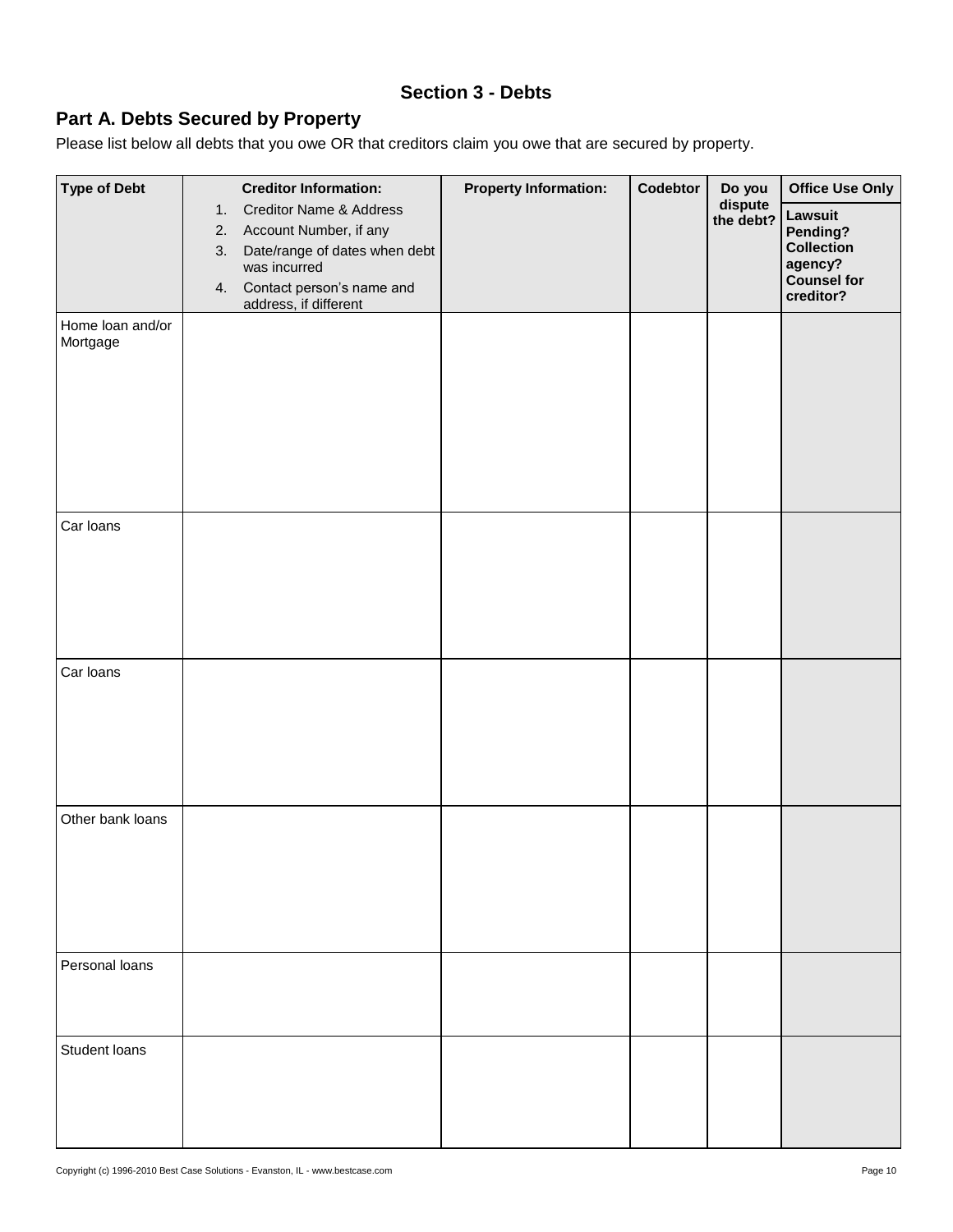# **Part B. Credit Card Debts**

Please list below all credit card debts that you owe OR that creditors claim you owe.

| <b>Type of Debt</b>                                                                 | <b>Creditor Information:</b>                          | Codebtor | Do you               | <b>Office Use Only</b>          |
|-------------------------------------------------------------------------------------|-------------------------------------------------------|----------|----------------------|---------------------------------|
|                                                                                     | Creditor Name & Address<br>1.                         |          | dispute<br>the debt? | <b>Lawsuit Pending?</b>         |
|                                                                                     | Account Number, if any<br>2.                          |          |                      | <b>Collection agency?</b>       |
|                                                                                     | Date/range of dates when debt was incurred<br>3.      |          |                      | <b>Counsel for</b><br>creditor? |
| Major credit card<br>debts (Visa,<br>American<br>Express, Master<br>Card, Discover) | Contact person's name and address, if different<br>4. |          |                      |                                 |
| <b>Department Store</b><br>credit card debts                                        |                                                       |          |                      |                                 |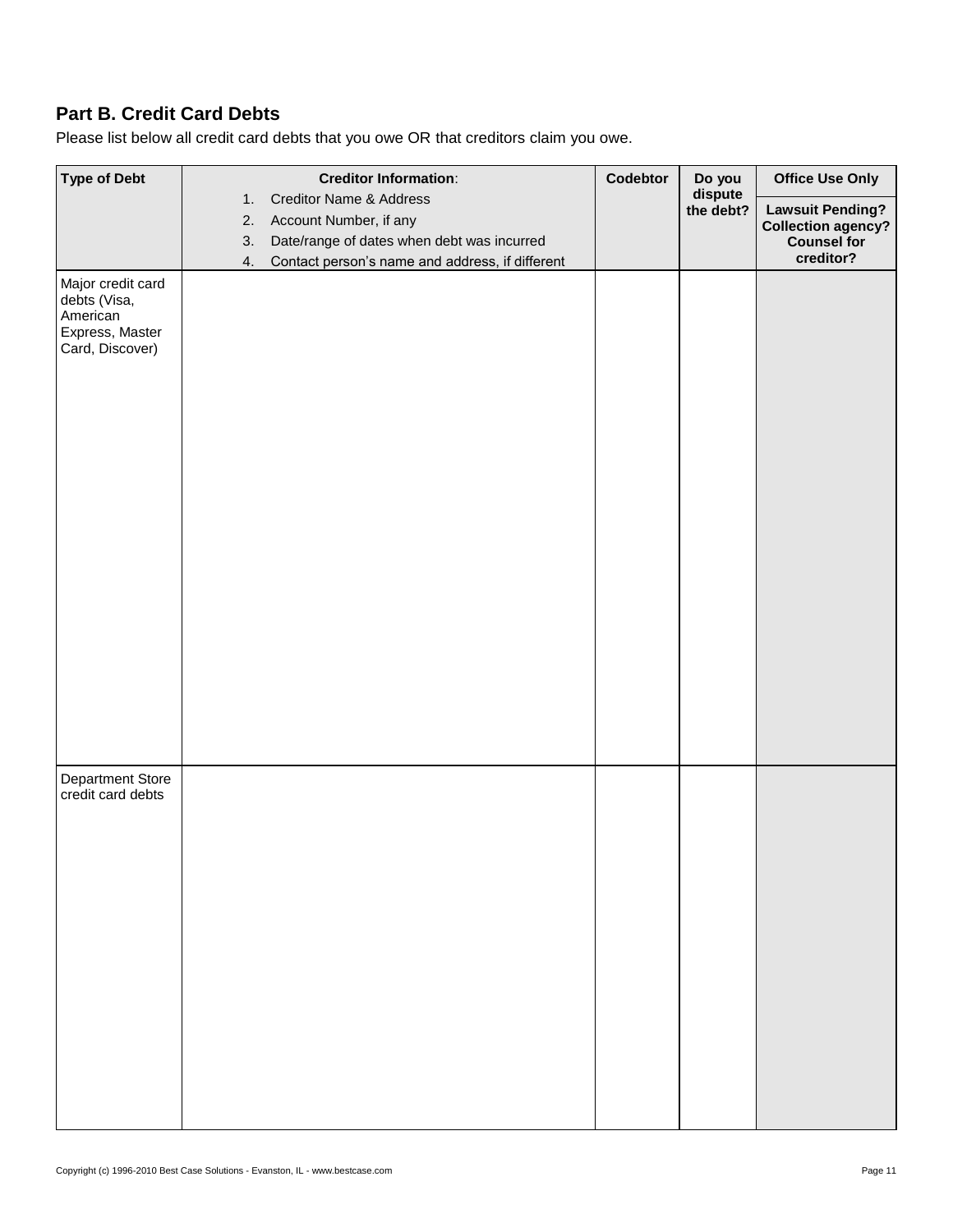| <b>Creditor Name &amp; Address</b><br>1.<br><b>Lawsuit Pending?</b><br>the debt?<br>2.<br>Account Number, if any<br>3.<br>Date/range of dates when debt was incurred<br>creditor?<br>Contact person's name and address, if different<br>4.<br>Other credit card<br>debts (Gas cards,<br>phone cards, etc.) | <b>Type of Debt</b> | <b>Creditor Information:</b> | Codebtor | Do you  | <b>Office Use Only</b>    |
|------------------------------------------------------------------------------------------------------------------------------------------------------------------------------------------------------------------------------------------------------------------------------------------------------------|---------------------|------------------------------|----------|---------|---------------------------|
|                                                                                                                                                                                                                                                                                                            |                     |                              |          | dispute |                           |
|                                                                                                                                                                                                                                                                                                            |                     |                              |          |         | <b>Collection agency?</b> |
|                                                                                                                                                                                                                                                                                                            |                     |                              |          |         | <b>Counsel for</b>        |
|                                                                                                                                                                                                                                                                                                            |                     |                              |          |         |                           |
|                                                                                                                                                                                                                                                                                                            |                     |                              |          |         |                           |
|                                                                                                                                                                                                                                                                                                            |                     |                              |          |         |                           |
| Cash Advances                                                                                                                                                                                                                                                                                              |                     |                              |          |         |                           |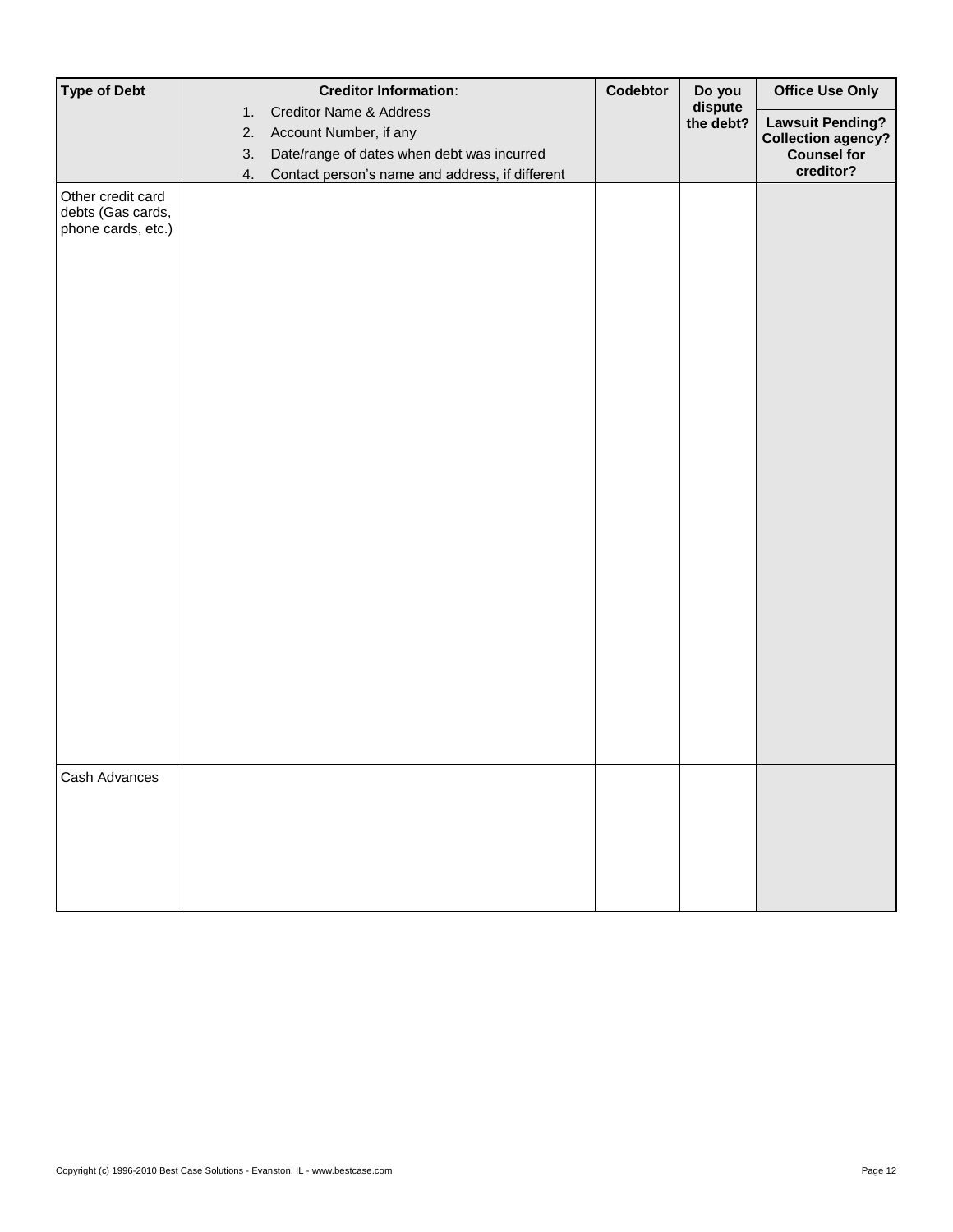# **Part C. Medical Debts**

Please list below all unpaid medical bill debts that you owe OR that creditors claim you owe.

| <b>Type of Debt</b>                   | <b>Creditor Information:</b><br><b>Creditor Name &amp; Address</b><br>1.<br>Account Number, if any<br>2.<br>Date/range of dates when debt was incurred<br>3. | Codebtor | Do you<br>dispute<br>the debt? | <b>Office Use Only:</b><br><b>Lawsuit Pending?</b><br>Collection agency?<br>Counsel for<br>creditor? |
|---------------------------------------|--------------------------------------------------------------------------------------------------------------------------------------------------------------|----------|--------------------------------|------------------------------------------------------------------------------------------------------|
| <b>Unpaid Medical</b><br><b>Bills</b> | Contact person's name and address, if different<br>4.                                                                                                        | t.       |                                |                                                                                                      |
|                                       |                                                                                                                                                              |          |                                |                                                                                                      |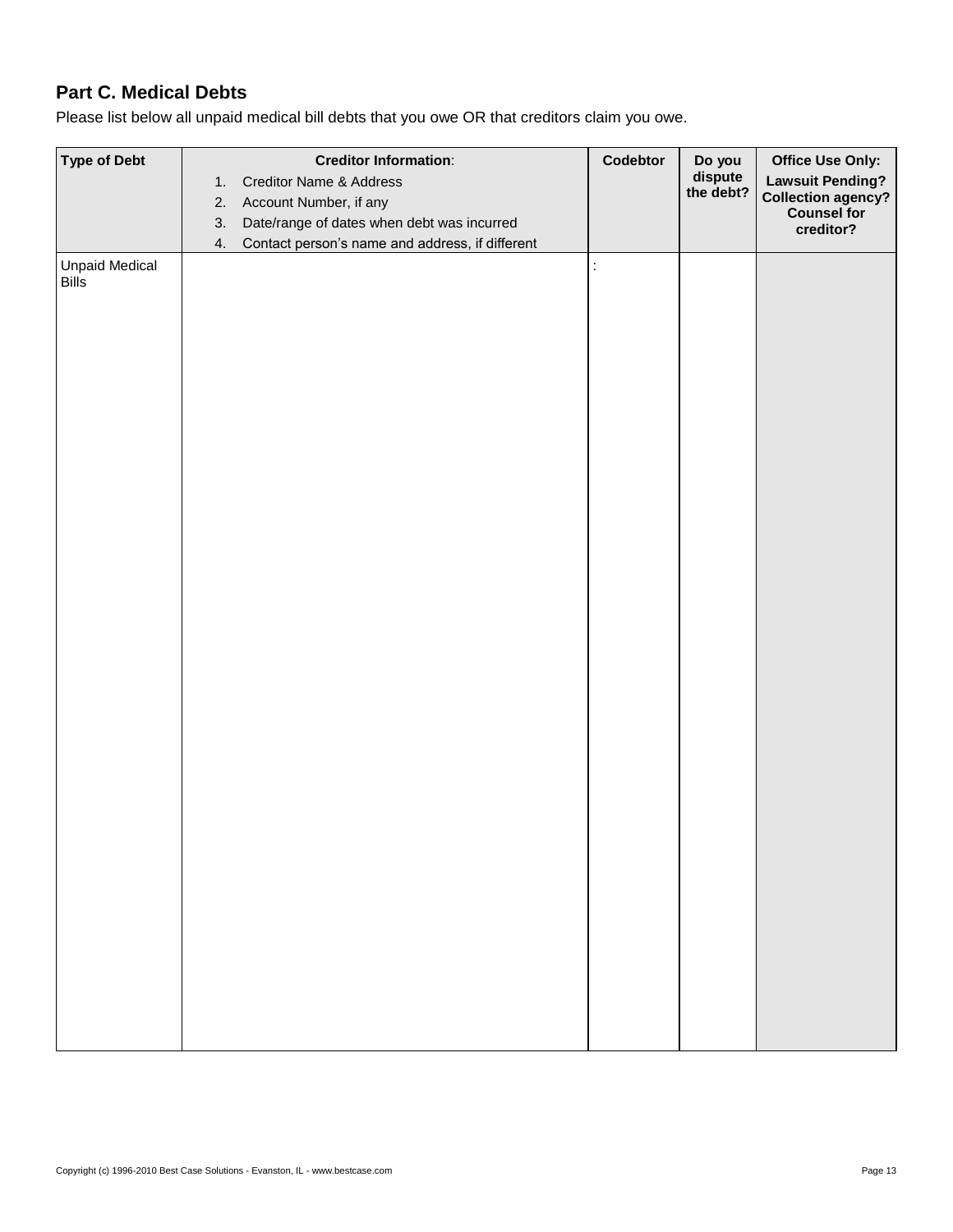## **Part D. Tax Debts**

| <b>Type of Debt</b> | <b>Creditor Information:</b><br><b>Creditor Name &amp; Address</b><br>1.<br>Account Number, if any<br>2.<br>Date/range of dates when debt was incurred<br>3.<br>Contact person's name and address, if different<br>4. | Codebtor | Do you<br>dispute<br>the debt? | <b>Office Use Only</b><br><b>Lawsuit Pending?</b><br><b>Collection agency?</b><br><b>Counsel for</b><br>creditor? |
|---------------------|-----------------------------------------------------------------------------------------------------------------------------------------------------------------------------------------------------------------------|----------|--------------------------------|-------------------------------------------------------------------------------------------------------------------|
| Unpaid taxes        |                                                                                                                                                                                                                       |          |                                |                                                                                                                   |

Please list below all unpaid tax debts that you owe OR that creditors claim you owe.

# **Part F. Other Debts**

Please list below all debts not listed above that you owe OR that creditors claim you owe.

| <b>Please Describe the</b><br><b>Type of Debt</b><br>(i.e. unpaid rent, alimony<br>or child support, service<br>fees, other bank loans,<br>personal loans, or enter<br>a description of your<br>own.) | <b>Creditor Information:</b><br><b>Creditor Name &amp; Address</b><br>1.<br>2.<br>Account Number, if any<br>Date/range of dates when debt was incurred<br>3.<br>Contact person's name and address, if different<br>4. | Codebtor | Do you<br>dispute<br>the debt? | <b>Office Use Only</b><br><b>Lawsuit Pending?</b><br><b>Collection agency?</b><br><b>Counsel for</b><br>creditor? |
|-------------------------------------------------------------------------------------------------------------------------------------------------------------------------------------------------------|-----------------------------------------------------------------------------------------------------------------------------------------------------------------------------------------------------------------------|----------|--------------------------------|-------------------------------------------------------------------------------------------------------------------|
| Describe:                                                                                                                                                                                             |                                                                                                                                                                                                                       |          |                                |                                                                                                                   |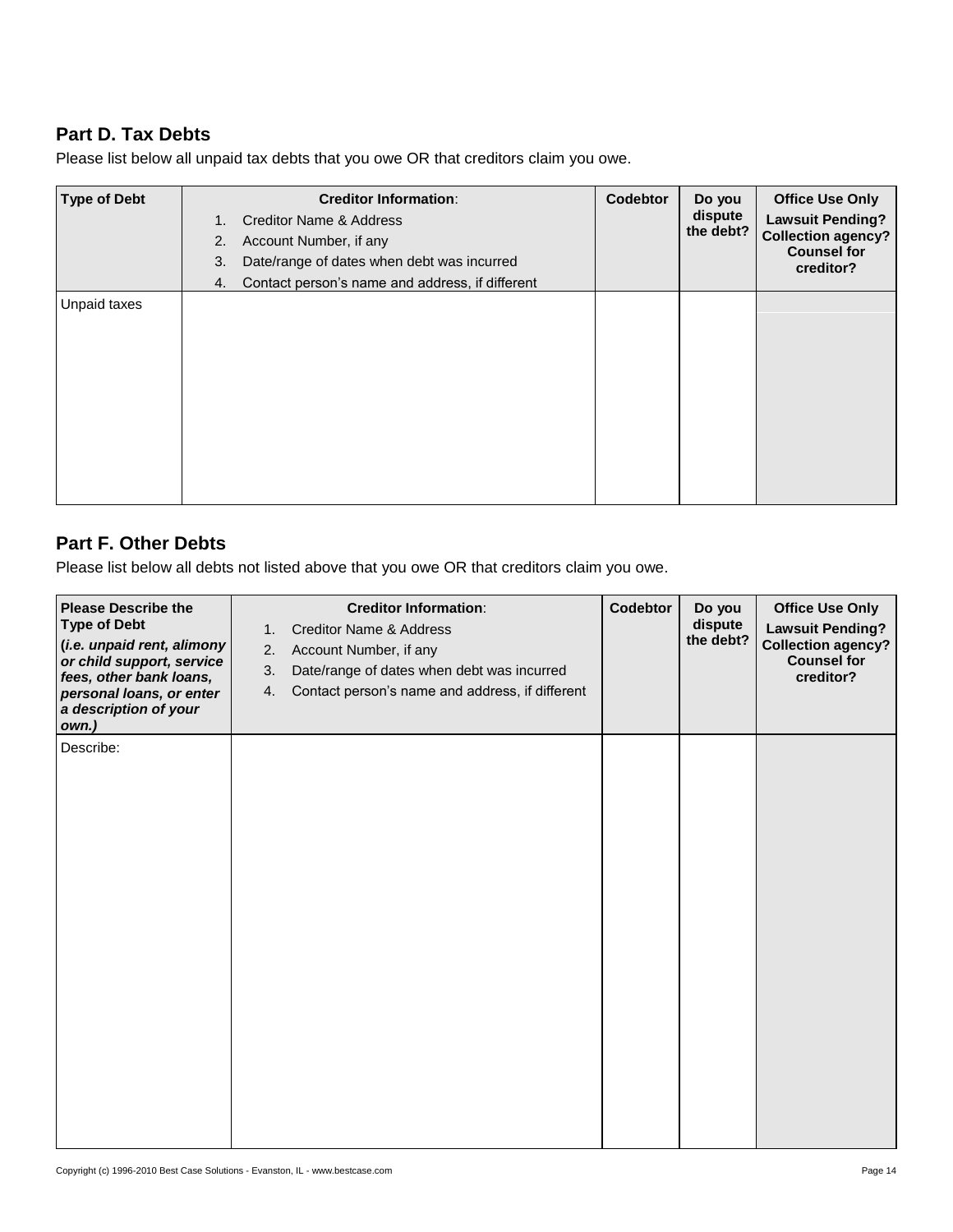## **Section 4 - Unexpired Leases and Contracts** *(Schedule G)*

List below any leases or contracts that are still current that you are a party to. Include residential, car and business leases, and service or business contracts.

| <b>Nature and Description of Contract</b> | Name and address of Other Party or Parties | Date that<br><b>Contract</b><br><b>Expires</b> | <b>Office Use Only</b> |
|-------------------------------------------|--------------------------------------------|------------------------------------------------|------------------------|
|                                           |                                            |                                                |                        |
|                                           |                                            |                                                |                        |
|                                           |                                            |                                                |                        |
|                                           |                                            |                                                |                        |
|                                           |                                            |                                                |                        |
|                                           |                                            |                                                |                        |
|                                           |                                            |                                                |                        |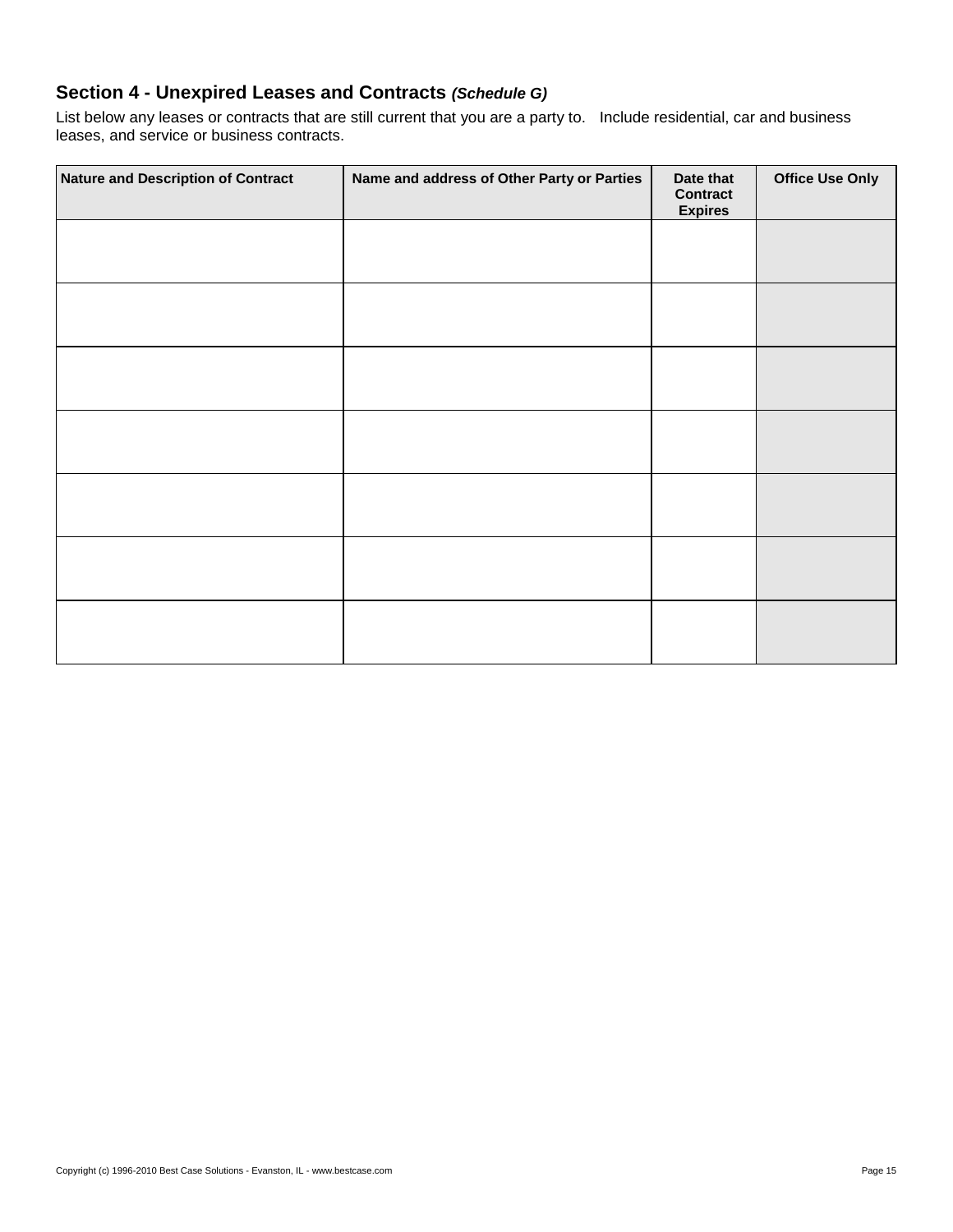## **Section 5 - Current Income**

# **Part A. Marital Status and Dependents**

Please select your current Marital Status:

| $\Box$ Single         |
|-----------------------|
| Married               |
| Divorced              |
| $\Box$ Separated      |
| Widowed               |
| □ Common Law          |
| Unknown               |
| Disses Battell descen |

Please list all dependents of you and your spouse with their age and relationship to you *(if applicable).*

## **Part B. Debtor's Employer Information**

Name and Address of your employer:

How long have you been employed at this job: Occupation *(please state job title or provide brief description)*:

**Second** employer *(if applicable):* Name and Address of your **Second** employer:

How long have you been employed at this second job: \_\_\_\_\_

Occupation *(please state job title or provide brief description)*: Notes: **Notes: Notes:** 

## **Part C. Joint Debtor's (Spouse's) Employer Information**

Name and Address of your spouse's employer:

How long has spouse been employed at this job: Occupation *(please state job title or provide brief description)*:

**Second** employer *(if applicable):*

Name and Address of your spouse's **Second** employer:

How long has spouse been employed at this second job:

Occupation *(please state job title or provide brief description)*:

Notes: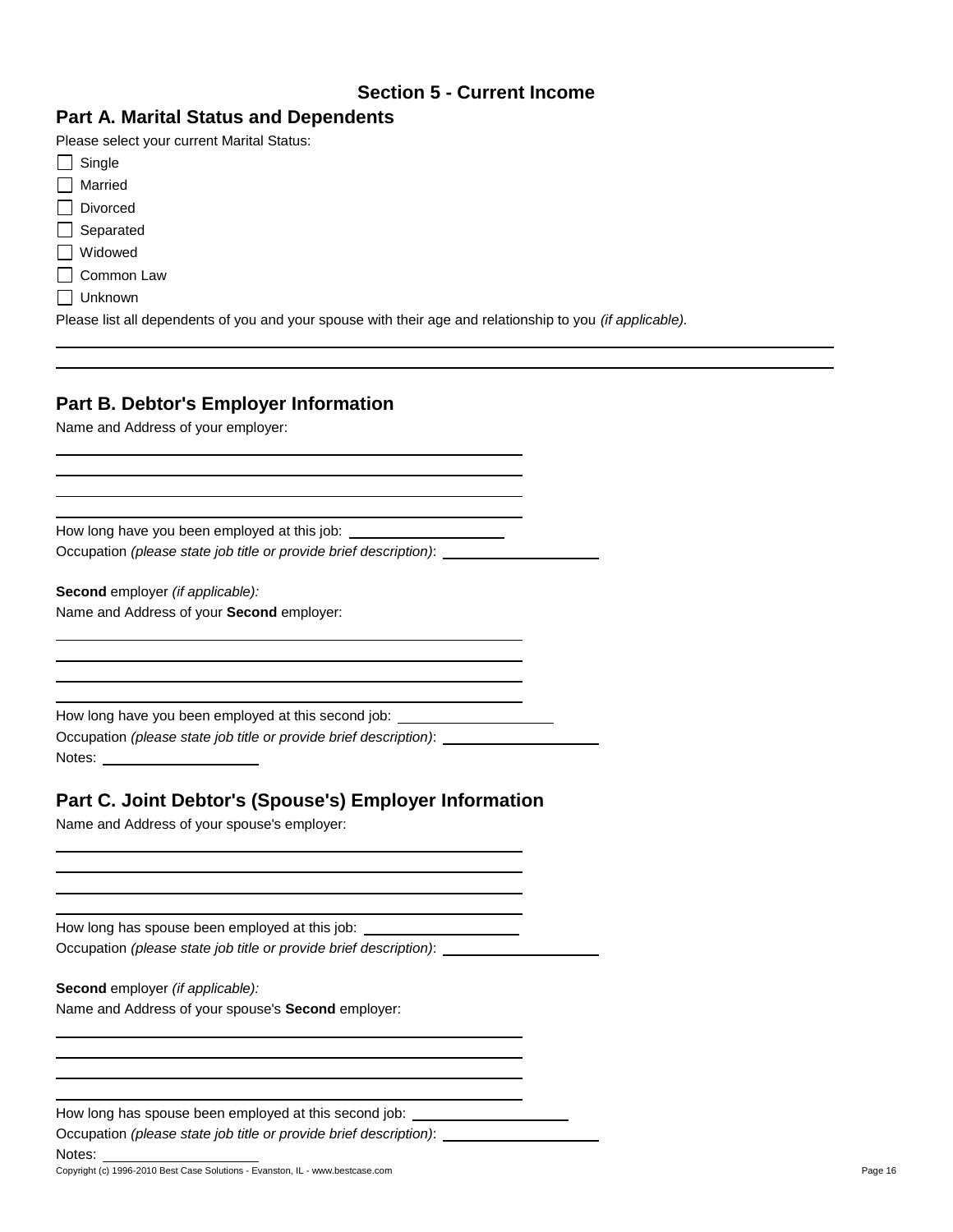# **Part D. Debtor's Wage Information**

| What is the gross amount of your paycheck, before taxes/other deductions are taken out?                                                                                                                                                                   |  |
|-----------------------------------------------------------------------------------------------------------------------------------------------------------------------------------------------------------------------------------------------------------|--|
| How often do you get paid? $\Box$ once a week $\Box$ every two weeks                                                                                                                                                                                      |  |
| $\Box$ twice a month $\Box$ once a month $\Box$ other $\Box$                                                                                                                                                                                              |  |
|                                                                                                                                                                                                                                                           |  |
| How much is taken out of each paycheck for taxes and social security? (combined total)                                                                                                                                                                    |  |
|                                                                                                                                                                                                                                                           |  |
| <u> 1990 - Jan Jawa Barat, prima prima prima prima prima prima prima prima prima prima prima prima prima prima p</u>                                                                                                                                      |  |
|                                                                                                                                                                                                                                                           |  |
| Other Deduction (describe): Manual Contract Deduction (describe):<br><u> 1989 - Andrea Station Books, amerikansk politik (</u>                                                                                                                            |  |
| Other Deduction (describe): the contract of the contract of the contract of the contract of the contract of the contract of the contract of the contract of the contract of the contract of the contract of the contract of th                            |  |
| Do you receive income from business operations outside of your regular paycheck listed above?                                                                                                                                                             |  |
| $\Box$ No $\Box$ Yes                                                                                                                                                                                                                                      |  |
|                                                                                                                                                                                                                                                           |  |
| Do you receive income from real estate property outside of your regular paycheck listed above?                                                                                                                                                            |  |
| $\Box$ No $\Box$ Yes                                                                                                                                                                                                                                      |  |
|                                                                                                                                                                                                                                                           |  |
| Do you receive income from interest or dividends outside of your regular paycheck listed above?                                                                                                                                                           |  |
| $\Box$ No $\Box$ Yes                                                                                                                                                                                                                                      |  |
|                                                                                                                                                                                                                                                           |  |
| Do you receive income from alimony or family support payments for your use or for the care of your<br>dependents?                                                                                                                                         |  |
| $\Box$ No $\Box$ Yes                                                                                                                                                                                                                                      |  |
|                                                                                                                                                                                                                                                           |  |
| Do you receive social security payments or other forms of monetary government assistance?                                                                                                                                                                 |  |
| $\Box$ No $\Box$ Yes                                                                                                                                                                                                                                      |  |
|                                                                                                                                                                                                                                                           |  |
|                                                                                                                                                                                                                                                           |  |
| Do you receive other social security payments or other forms of monetary government assistance?                                                                                                                                                           |  |
| $\Box$ No $\Box$ Yes                                                                                                                                                                                                                                      |  |
| If yes, please describe:<br>the control of the control of the control of the control of the control of the control of the control of the control of the control of the control of the control of the control of the control of the control of the control |  |
|                                                                                                                                                                                                                                                           |  |
| Do you receive retirement or pension money?<br>$\Box$ No $\Box$ Yes                                                                                                                                                                                       |  |
|                                                                                                                                                                                                                                                           |  |
| Do you have any other source of income not listed?                                                                                                                                                                                                        |  |
| $\Box$ No $\Box$ Yes                                                                                                                                                                                                                                      |  |
|                                                                                                                                                                                                                                                           |  |
|                                                                                                                                                                                                                                                           |  |
| Do you have any other source of income not listed?                                                                                                                                                                                                        |  |
| $\Box$ No $\Box$ Yes                                                                                                                                                                                                                                      |  |
| If yes, please describe                                                                                                                                                                                                                                   |  |
|                                                                                                                                                                                                                                                           |  |
| Are you expecting any increase or decrease in salary next year?                                                                                                                                                                                           |  |
| $\Box$ No $\Box$ Yes                                                                                                                                                                                                                                      |  |
| If yes, please describe                                                                                                                                                                                                                                   |  |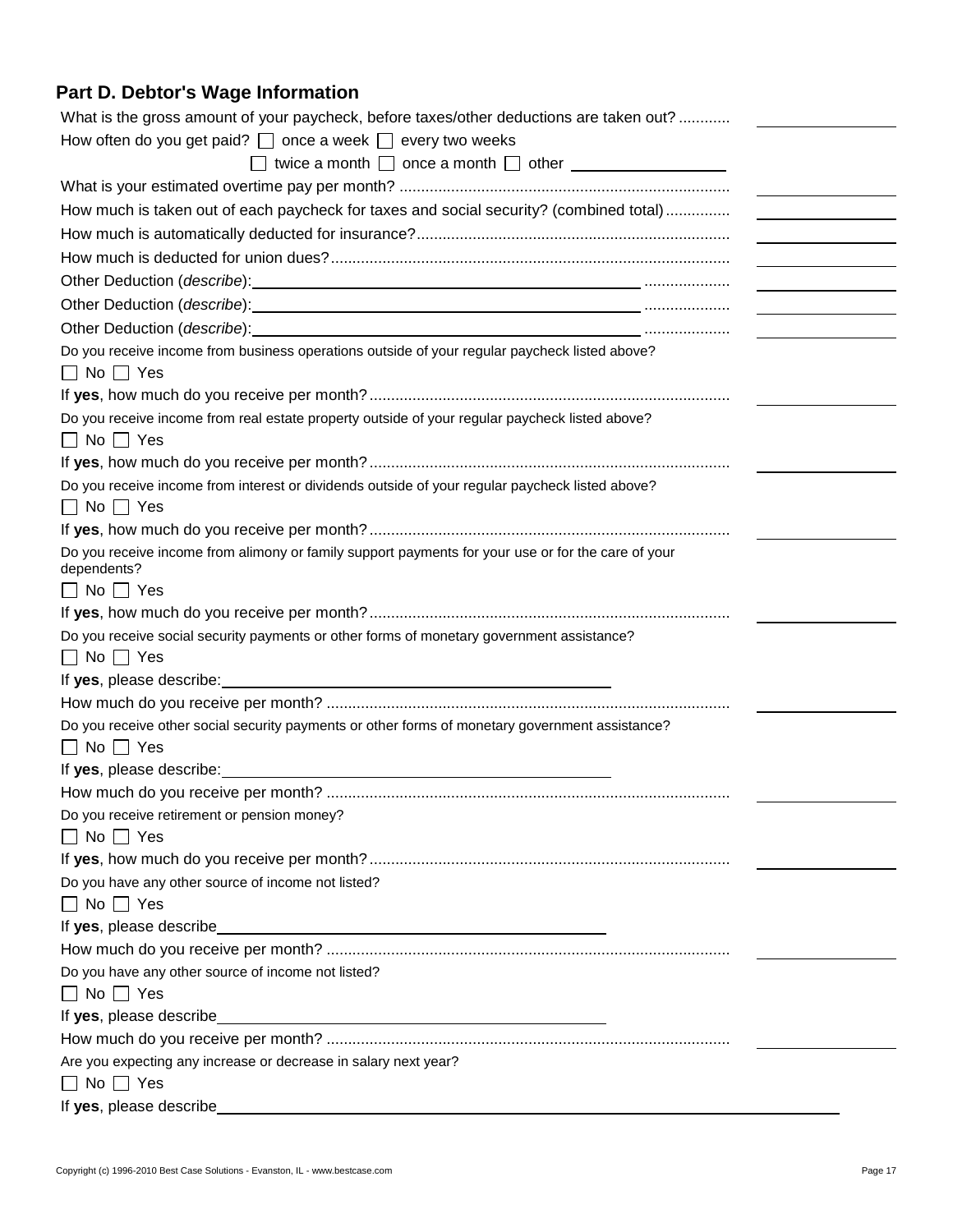# **Part E. Joint Debtor's (Spouse's) Wage Information**

| What is the gross amount of your paycheck, before taxes/other deductions are taken out?                                                                                                                                                                   |                                                                                                                      |
|-----------------------------------------------------------------------------------------------------------------------------------------------------------------------------------------------------------------------------------------------------------|----------------------------------------------------------------------------------------------------------------------|
| How often do you get paid? $\Box$ once a week $\Box$ every two weeks                                                                                                                                                                                      |                                                                                                                      |
| $\Box$ twice a month $\Box$ once a month $\Box$ other $\Box$                                                                                                                                                                                              |                                                                                                                      |
|                                                                                                                                                                                                                                                           |                                                                                                                      |
| How much is taken out of each paycheck for taxes and social security? (combined total)                                                                                                                                                                    |                                                                                                                      |
|                                                                                                                                                                                                                                                           |                                                                                                                      |
|                                                                                                                                                                                                                                                           | <u> 1990 - Jan Jawa Barat, prima prima prima prima prima prima prima prima prima prima prima prima prima prima p</u> |
|                                                                                                                                                                                                                                                           |                                                                                                                      |
| Other Deduction (describe): Manual Contract Deduction (describe):                                                                                                                                                                                         | <u> 1989 - Andrea Station Books, amerikansk politik (</u>                                                            |
| Other Deduction ( <i>describe</i> ): in the set of the set of the set of the set of the set of the set of the set of the set of the set of the set of the set of the set of the set of the set of the set of the set of the set of th                     |                                                                                                                      |
| Do you receive income from business operations outside of your regular paycheck listed above?                                                                                                                                                             |                                                                                                                      |
| $\Box$ No $\Box$ Yes                                                                                                                                                                                                                                      |                                                                                                                      |
|                                                                                                                                                                                                                                                           |                                                                                                                      |
| Do you receive income from real estate property outside of your regular paycheck listed above?                                                                                                                                                            |                                                                                                                      |
| $\Box$ No $\Box$ Yes                                                                                                                                                                                                                                      |                                                                                                                      |
|                                                                                                                                                                                                                                                           |                                                                                                                      |
| Do you receive income from interest or dividends outside of your regular paycheck listed above?                                                                                                                                                           |                                                                                                                      |
| $\Box$ No $\Box$ Yes                                                                                                                                                                                                                                      |                                                                                                                      |
|                                                                                                                                                                                                                                                           |                                                                                                                      |
| Do you receive income from alimony or family support payments for your use or for the care of your<br>dependents?                                                                                                                                         |                                                                                                                      |
| $\Box$ No $\Box$ Yes                                                                                                                                                                                                                                      |                                                                                                                      |
|                                                                                                                                                                                                                                                           |                                                                                                                      |
| Do you receive social security payments or other forms of monetary government assistance?                                                                                                                                                                 |                                                                                                                      |
| $\Box$ No $\Box$ Yes                                                                                                                                                                                                                                      |                                                                                                                      |
|                                                                                                                                                                                                                                                           |                                                                                                                      |
|                                                                                                                                                                                                                                                           |                                                                                                                      |
| Do you receive other social security payments or other forms of monetary government assistance?                                                                                                                                                           |                                                                                                                      |
| $\Box$ No $\Box$ Yes                                                                                                                                                                                                                                      |                                                                                                                      |
| If yes, please describe:<br>the control of the control of the control of the control of the control of the control of the control of the control of the control of the control of the control of the control of the control of the control of the control |                                                                                                                      |
|                                                                                                                                                                                                                                                           |                                                                                                                      |
| Do you receive retirement or pension money?                                                                                                                                                                                                               |                                                                                                                      |
| $\Box$ No $\Box$ Yes                                                                                                                                                                                                                                      |                                                                                                                      |
| Do you have any other source of income not listed?                                                                                                                                                                                                        |                                                                                                                      |
| $\Box$ No $\Box$ Yes                                                                                                                                                                                                                                      |                                                                                                                      |
|                                                                                                                                                                                                                                                           |                                                                                                                      |
|                                                                                                                                                                                                                                                           |                                                                                                                      |
| Do you have any other source of income not listed?                                                                                                                                                                                                        |                                                                                                                      |
| $\Box$ No $\Box$ Yes                                                                                                                                                                                                                                      |                                                                                                                      |
| If yes, please describe                                                                                                                                                                                                                                   |                                                                                                                      |
|                                                                                                                                                                                                                                                           |                                                                                                                      |
| Are you expecting any increase or decrease in salary next year?                                                                                                                                                                                           |                                                                                                                      |
| $\Box$ No $\Box$ Yes                                                                                                                                                                                                                                      |                                                                                                                      |
| If yes, please describe                                                                                                                                                                                                                                   |                                                                                                                      |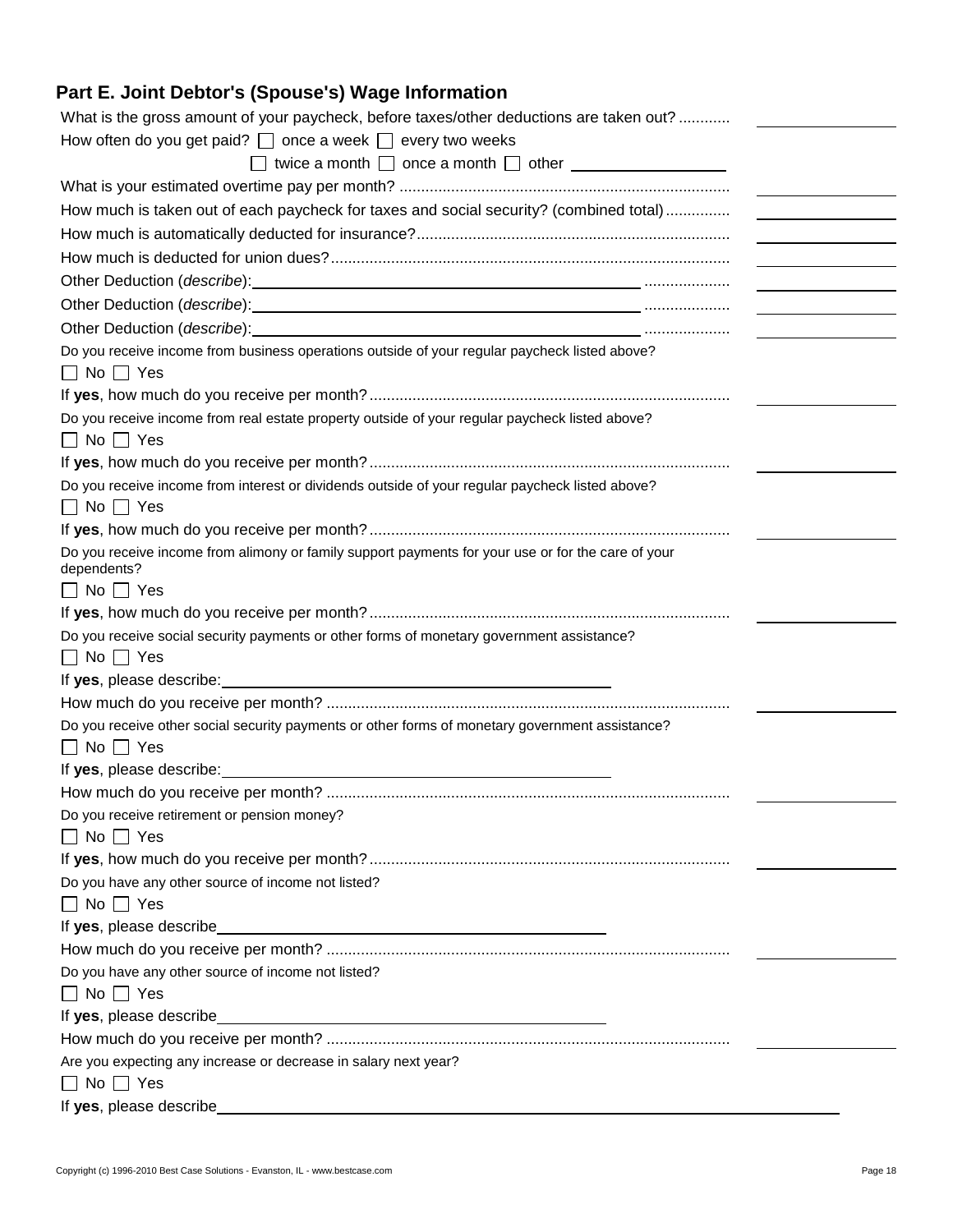# **Part F. Debtor's Current Monthly Income Calculation**

Fill in your monthly income for the categories below in the column labeled "Month 1." If your income for one of the below categories varies from month to month, complete the below chart by entering in your income for all six months.

|                                                                                                      | Month 1<br>(last month) | Month 2<br>(2 months ago) | Month 3<br>$\sqrt{1}$ | Month 4<br>$\sqrt{ }$ | Month 5 | Month 6 | For Office<br>Use Only |
|------------------------------------------------------------------------------------------------------|-------------------------|---------------------------|-----------------------|-----------------------|---------|---------|------------------------|
| Gross wages,<br>salary, tips,<br>bonuses, overtime,<br>commissions.                                  |                         |                           |                       |                       |         |         |                        |
| Income from<br>operation of<br>business:<br>a. Gross Income<br>- b. Expenses<br>= c. Net Income.     |                         |                           |                       |                       |         |         |                        |
| Rent and other real<br>property income::<br>a. Gross Income<br>- b. Expenses<br>= c. Net Income.     |                         |                           |                       |                       |         |         |                        |
| Interest, dividends,<br>and royalties.                                                               |                         |                           |                       |                       |         |         |                        |
| Pension and<br>retirement income<br>(NOT Social<br>Security).                                        |                         |                           |                       |                       |         |         |                        |
| Regular<br>contributions from<br>others to the<br>household<br>expenses, including<br>child support. |                         |                           |                       |                       |         |         |                        |
| Unemployment<br>Compensation.                                                                        |                         |                           |                       |                       |         |         |                        |
| Social Security<br>income.                                                                           |                         |                           |                       |                       |         |         |                        |
| Other sources not<br>already mentioned.<br>Describe:                                                 |                         |                           |                       |                       |         |         |                        |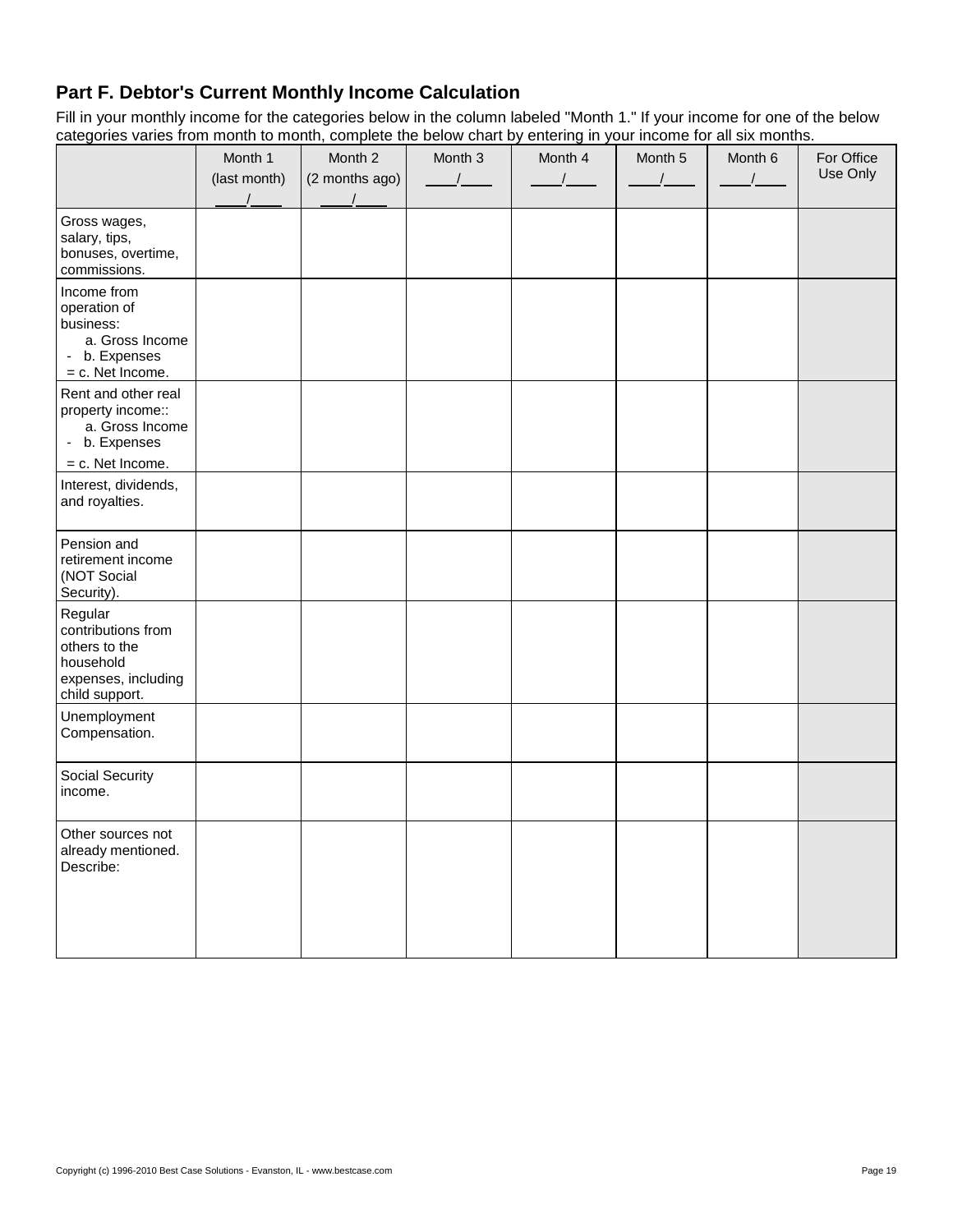# **Part G. Joint Debtor's (Spouse's) Current Monthly Income Calculation**

Fill in your monthly income for the categories below in the column labeled "Month 1." If your income for one of the below categories varies from month to month, complete the below chart by entering in your income for all six months.

|                                                                                                      | Month 1<br>(last month) | Month 2<br>(2 months ago) | Month 3<br>$\sqrt{ }$ | Month 4 | Month 5 | Month 6 | For Office<br>Use Only |
|------------------------------------------------------------------------------------------------------|-------------------------|---------------------------|-----------------------|---------|---------|---------|------------------------|
| Gross wages,<br>salary, tips,<br>bonuses, overtime,<br>commissions.                                  |                         |                           |                       |         |         |         |                        |
| Income from<br>operation of<br>business:<br>a. Gross Income<br>- b. Expenses<br>= c. Net Income.     |                         |                           |                       |         |         |         |                        |
| Rent and other real<br>property income::<br>a. Gross Income<br>- b. Expenses                         |                         |                           |                       |         |         |         |                        |
| = c. Net Income.<br>Interest, dividends,<br>and royalties.                                           |                         |                           |                       |         |         |         |                        |
| Pension and<br>retirement income<br>(NOT Social<br>Security).                                        |                         |                           |                       |         |         |         |                        |
| Regular<br>contributions from<br>others to the<br>household<br>expenses, including<br>child support. |                         |                           |                       |         |         |         |                        |
| Unemployment<br>Compensation.                                                                        |                         |                           |                       |         |         |         |                        |
| Social Security<br>income.                                                                           |                         |                           |                       |         |         |         |                        |
| Other sources not<br>already mentioned.<br>Describe:                                                 |                         |                           |                       |         |         |         |                        |
|                                                                                                      |                         |                           |                       |         |         |         |                        |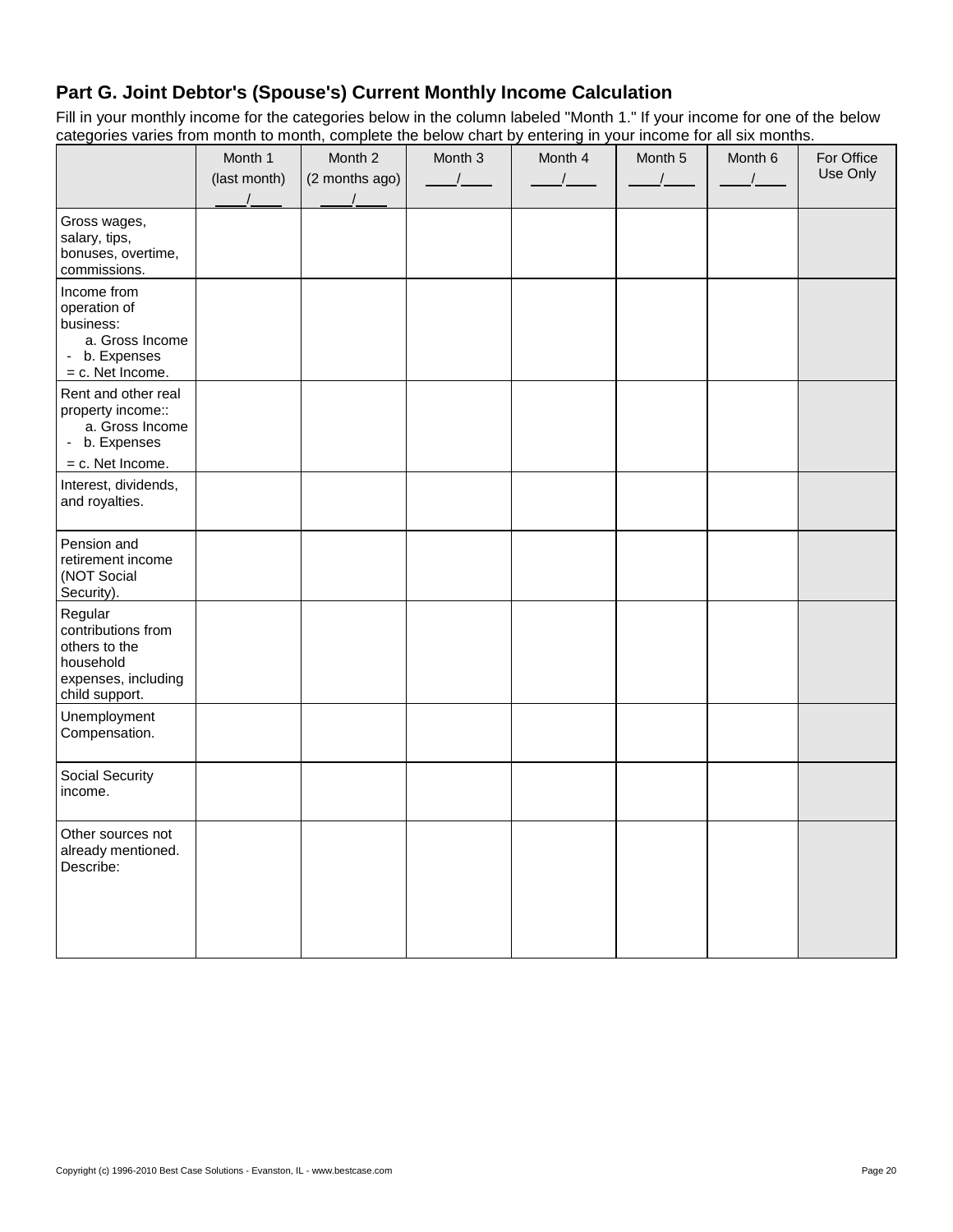## **Section 6 - Current Expenses**

Do you and your spouse live separately and maintain separate households?  $\Box$  No  $\Box$  Yes. If yes, please let your attorney know and they will have to provide you with an additional copy of this section to detail the expenses for the completely separate household.

The following questions ask for your expenses each month. If you are unsure of the amount you pay each month, but know the amount for a different period (per week, per day, every 2 months, etc.), write in the amount and the frequency that you pay the amount.

### **Indicate how much you pay for each item each month:**

| $\mathbf{1}$ . |                                                                                          |                                                                                                                       |
|----------------|------------------------------------------------------------------------------------------|-----------------------------------------------------------------------------------------------------------------------|
|                | Does that amount include real estate taxes: $\Box$ No $\Box$ Yes                         |                                                                                                                       |
|                | Does that amount include property insurance: $\Box$ No $\Box$ Yes                        |                                                                                                                       |
| 2.             | Utilities:                                                                               |                                                                                                                       |
|                |                                                                                          |                                                                                                                       |
|                |                                                                                          |                                                                                                                       |
|                |                                                                                          |                                                                                                                       |
|                | d. Do you have any other utility bills? If yes, describe and enter monthly amount below: |                                                                                                                       |
|                |                                                                                          |                                                                                                                       |
|                |                                                                                          |                                                                                                                       |
|                |                                                                                          |                                                                                                                       |
| 3.             |                                                                                          |                                                                                                                       |
| 4.             |                                                                                          | <u> Terminal de la propincia de la propincia de la propincia de la propincia de la propincia de la propincia de l</u> |
| 5.             |                                                                                          |                                                                                                                       |
| 6.             |                                                                                          |                                                                                                                       |
| 7.             |                                                                                          |                                                                                                                       |
| 8.             |                                                                                          | <u> Territoria de la contenentación de la contenentación de la contenentación de la contenentación de la contene</u>  |
| 9.             |                                                                                          |                                                                                                                       |
| 10.            |                                                                                          |                                                                                                                       |
| 11.            | Insurance NOT deducted from wages or included in home mortgage payments:                 |                                                                                                                       |
|                |                                                                                          |                                                                                                                       |
|                |                                                                                          |                                                                                                                       |
|                |                                                                                          |                                                                                                                       |
|                |                                                                                          |                                                                                                                       |
|                | e. Other insurance (describe and list monthly amount):                                   |                                                                                                                       |
|                |                                                                                          | \$                                                                                                                    |
|                |                                                                                          | \$                                                                                                                    |
|                |                                                                                          |                                                                                                                       |
| 12.            | Tax bills NOT deducted from wages or included in home mortgage payments:                 |                                                                                                                       |
|                |                                                                                          | S                                                                                                                     |
|                |                                                                                          |                                                                                                                       |
|                |                                                                                          |                                                                                                                       |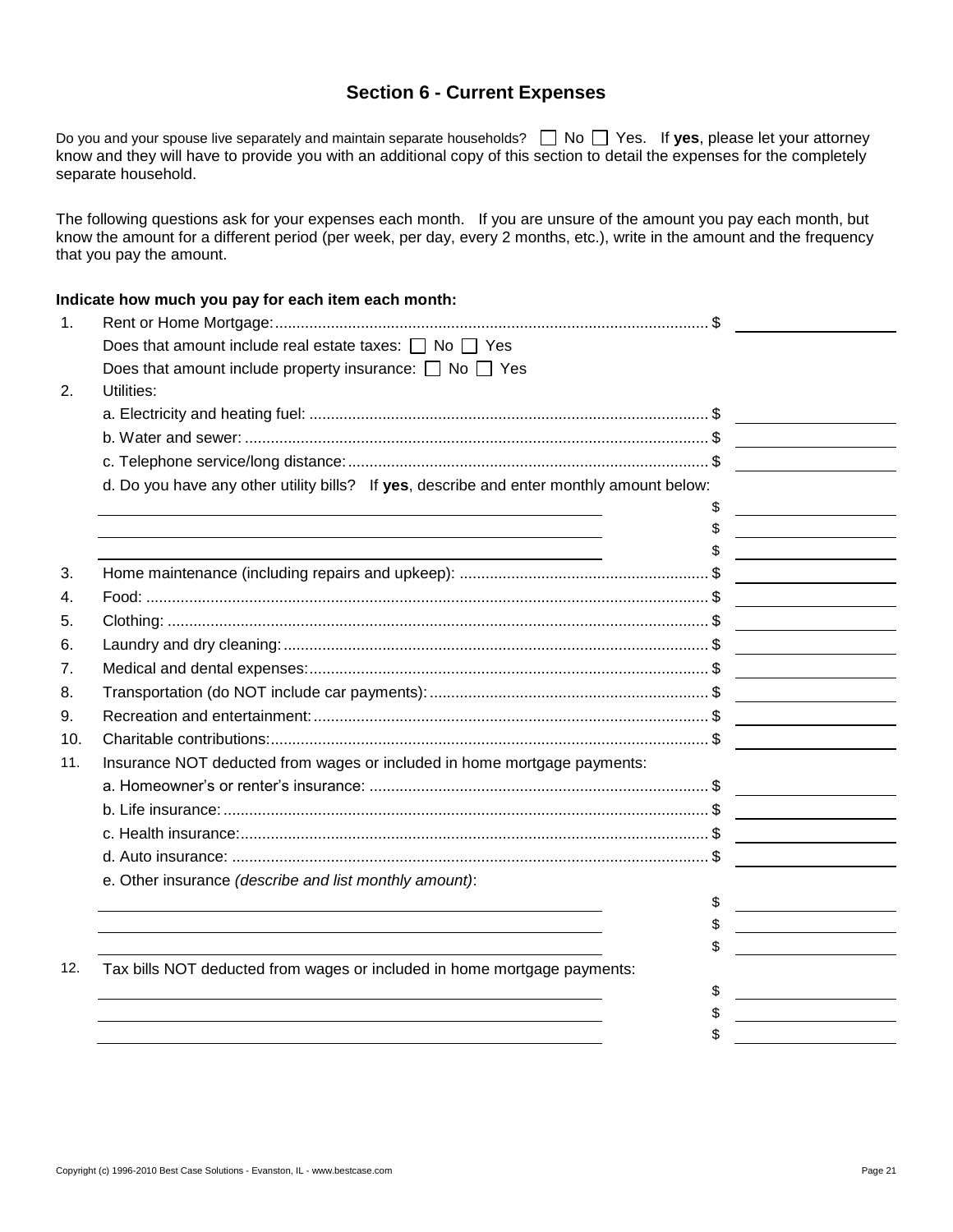| 14. |                                                                                                     |  |
|-----|-----------------------------------------------------------------------------------------------------|--|
| 15. | Payments for support of additional dependents not living at your home: \$                           |  |
| 16. | Regular expenses from operation of business, profession or farm:\$                                  |  |
| 17. | Other expenses (Describe): (please see "Additional Expenses" below before putting<br>anything here) |  |
|     |                                                                                                     |  |
|     |                                                                                                     |  |
|     |                                                                                                     |  |
|     |                                                                                                     |  |
|     |                                                                                                     |  |
|     |                                                                                                     |  |

19. Describe any increase or decrease in expenses you expect to occur within the next year?

**Due to the nature of the Federal Bankruptcy forms there is a special separate category of expenses that needs to be filled out with some unusual numbering. Please ignore the numbering and fill out everything that you can below:**

### **Additional Expenses** *(707(b)Expenses for Form 22)*

26. or 31. Mandatory payroll deductions not already listed:

13. Installment payments for car, furniture, etc. *(Describe)*:

|               |                                                                                 | \$ |
|---------------|---------------------------------------------------------------------------------|----|
|               |                                                                                 |    |
|               |                                                                                 |    |
| 28. or 33.    | Court ordered payments not already listed:                                      |    |
|               |                                                                                 | \$ |
|               |                                                                                 |    |
|               |                                                                                 |    |
| 29. or 34.    | Education for employment or for a physically or mentally challenged child: \$   |    |
| 30. or 35.    | Child care (baby sitting, day care, nursery & preschool, etc.): \$              |    |
| 34b. or 39b.  |                                                                                 |    |
| 34c. or 39c.  |                                                                                 |    |
| 35. or 40.    | Care for elderly, chronically ill or disabled family members: \$                |    |
| 36. or 41.    |                                                                                 |    |
| 38. or 43.    |                                                                                 |    |
| 55. $(c13's)$ | Non-mandatory contributions to retirement accounts (including loan repayments): |    |
|               |                                                                                 |    |
|               |                                                                                 |    |
|               |                                                                                 |    |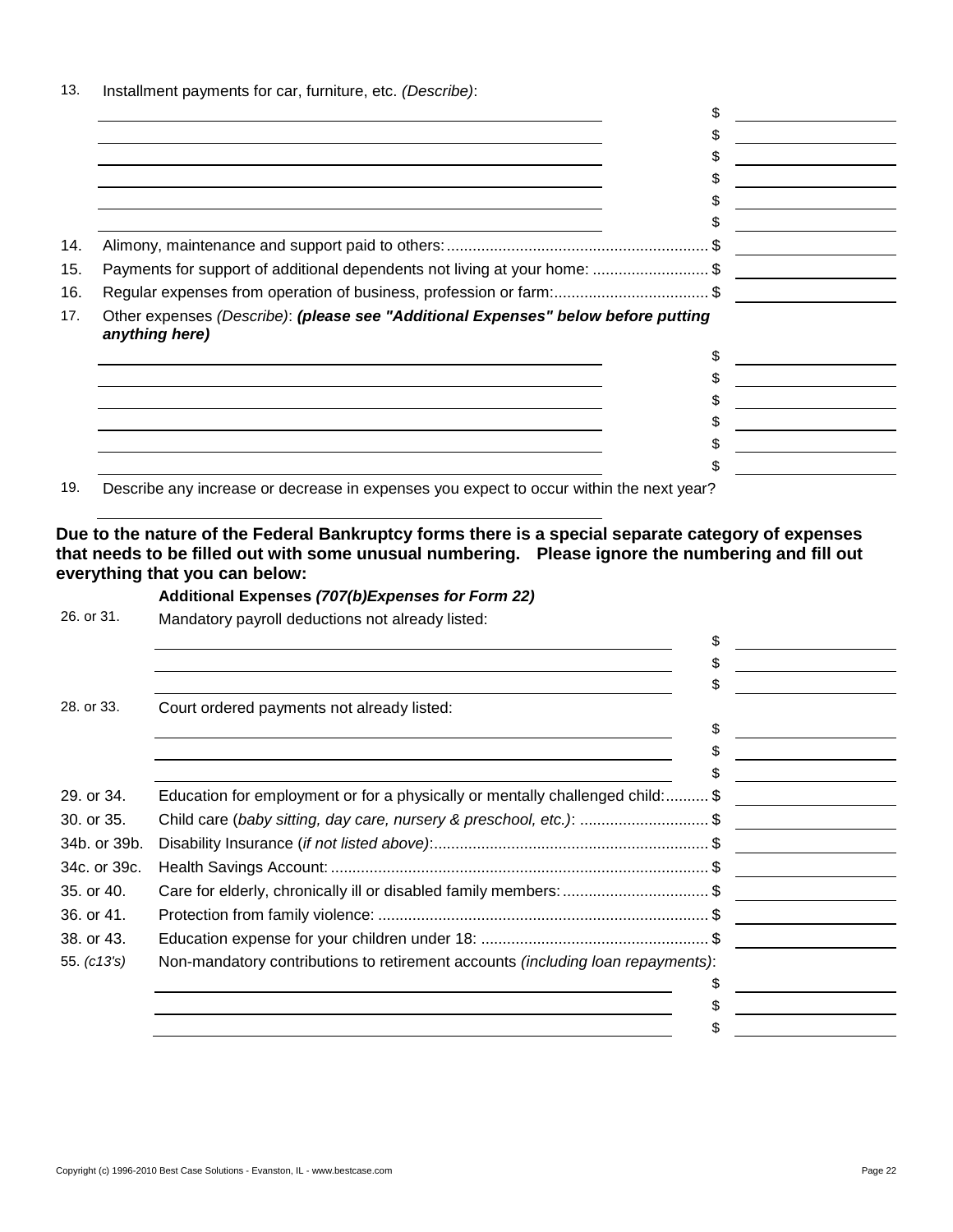## **Section 7 - Statement of Financial Affairs**

If you are filing jointly with your spouse, include information about both you and your spouse. If you know that you are filing under chapter 12 or 13, and you are married and not separated, you must provide information about your spouse even if you are not filing jointly.

If you have no information to report for a question, check the "NONE" box.

1. Income from employment or operation of business

State your gross income from employment or operation of a business: If you have not received an income from employment during the **two years** immediately preceding this calendar year, check this box:

### $\Box$  NONE

### **Debtor**

| Period                                                                                                                                                               | Dollar Amount<br>you were paid | Source (i.e. employer name or business<br>name)       |
|----------------------------------------------------------------------------------------------------------------------------------------------------------------------|--------------------------------|-------------------------------------------------------|
| January 1 of this year through date of<br>commencement of case                                                                                                       |                                |                                                       |
| Last year (January 1 - December 31)                                                                                                                                  |                                |                                                       |
| The year before last (January 1 - December 31)                                                                                                                       |                                |                                                       |
| Joint Debtor or Spouse (if applicable)                                                                                                                               |                                |                                                       |
| Period                                                                                                                                                               | Dollar Amount<br>you were paid | Source <i>(i.e. employer name or business</i><br>name |
| January 1 of this year through date of<br>commencement of case                                                                                                       |                                |                                                       |
| Last year (January 1 - December 31)                                                                                                                                  |                                |                                                       |
| The year before last (January 1 - December 31)                                                                                                                       |                                |                                                       |
| 2.<br>Income other than from employment or operation of business                                                                                                     |                                |                                                       |
| State the amount of income received other than from employment or operation of business during the two years immediately<br>preceding the commencement of this case: |                                |                                                       |
| $\Box$ None                                                                                                                                                          |                                |                                                       |
| <b>Debtor</b>                                                                                                                                                        |                                |                                                       |
|                                                                                                                                                                      | Dollar Amount                  |                                                       |
| Period                                                                                                                                                               | you were paid                  | Source                                                |
| During the last year                                                                                                                                                 |                                |                                                       |
| Year before last                                                                                                                                                     |                                |                                                       |
| Joint Debtor or Spouse (if applicable)                                                                                                                               |                                |                                                       |
| Period                                                                                                                                                               | Dollar Amount<br>you were paid | Source                                                |
| During the last year                                                                                                                                                 |                                |                                                       |

Year before last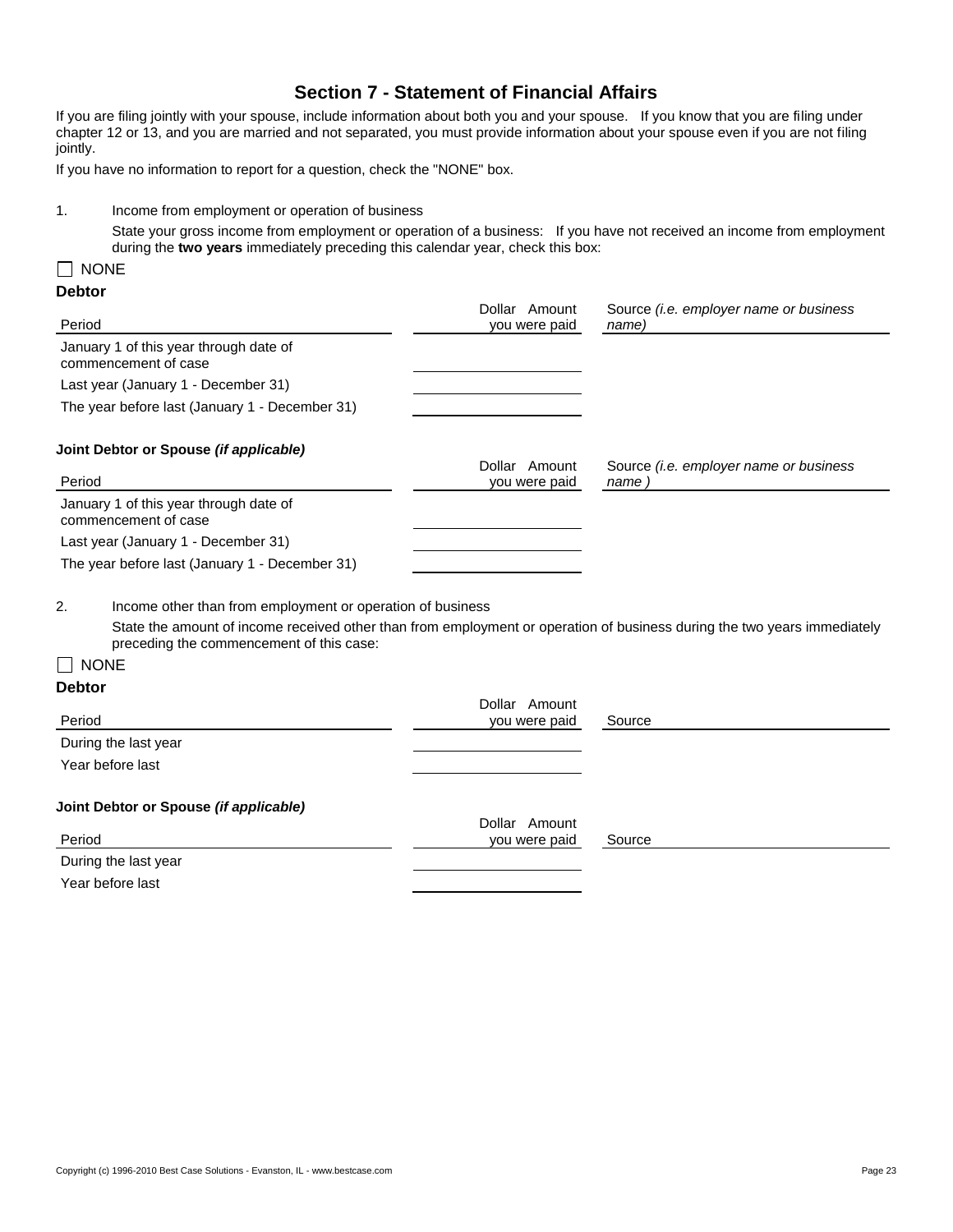#### 3. Payments to creditors

a. **If your debts are primarily consumer debts** *(i.e. non-business)*, list all payments totaling over **\$600** made within the last 90 days on loans, installment purchases of goods or services, and other debts. Indicate with an asterisk (\*) any payments that were made on account of a domestic support obligation*(i.e. alimony, child support, etc.)* or that were made as part of an alternative repayment plan.

 $\Box$  NONE Name and Address of Creditor **Dates of Payments** Amount Paid Amount Still Owed

b. **If your debts are primarily non-consumer debts** *(i.e. business)*, list all payments totaling over **\$5,475** made within the last 90 days to any creditor.

 $\Box$  NONE

Name and Address of Creditor **Dates of Payments** Amount Paid Amount Still Owed

c. *All debtors*, list all payments made within **one year** to any "insider" or for the benefit of any "insider". *("Insiders" include your relatives, your business partners and their relatives, your corporations, or your affiliates.)*

 $\Box$  NONE

| Name and Address of Creditor / | Dates of Payments | Amount Paid | <b>Amount Still Owed</b> |
|--------------------------------|-------------------|-------------|--------------------------|
| Relationship to Debtor         |                   |             |                          |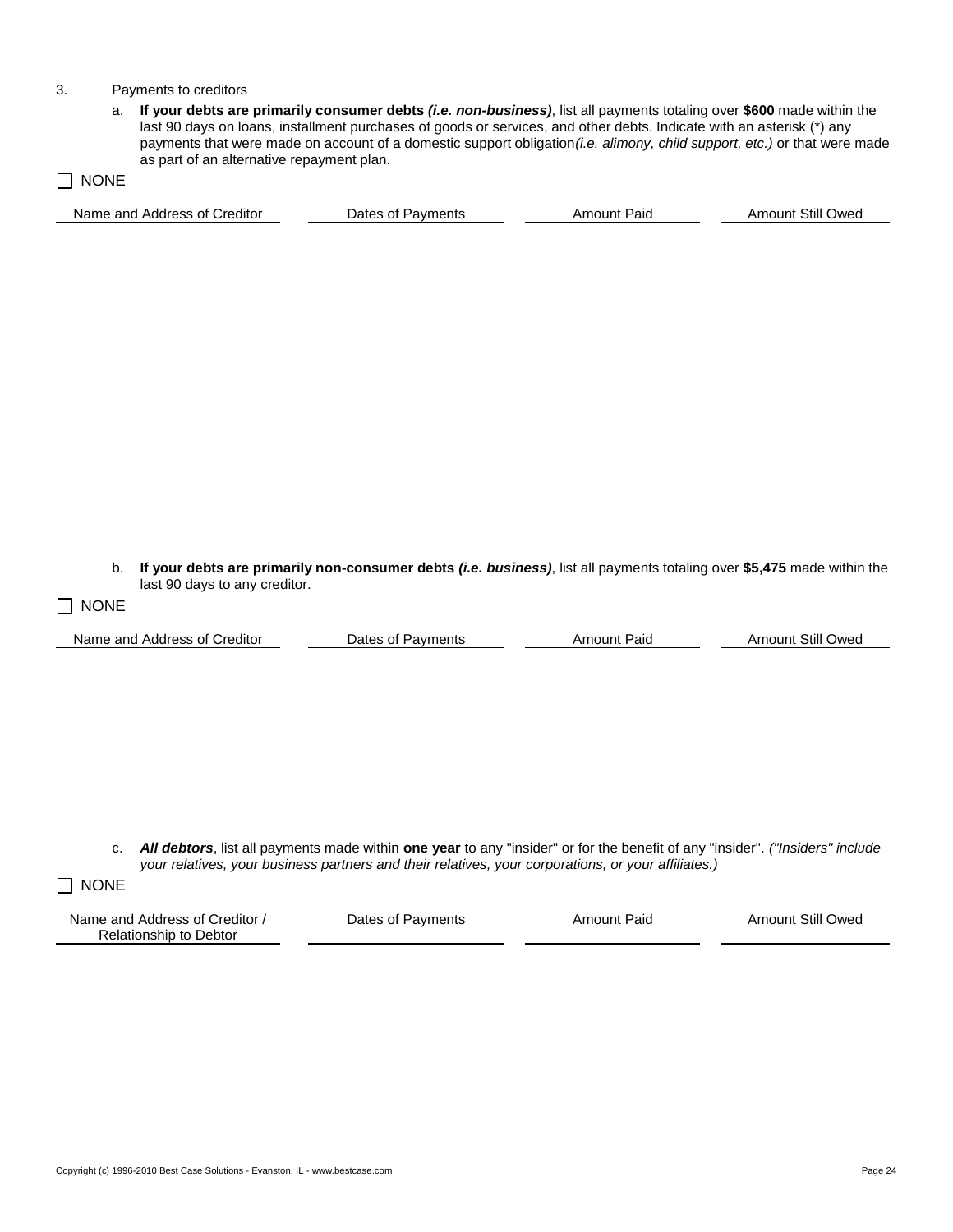4. Suits, executions, garnishments and attachments

a. List all suits and administrative proceedings to which you are or were a party within **one year** preceding the filing of this case.

| NONI |  |
|------|--|
|      |  |

| Caption of Suit and Case Number | Nature of Proceeding | Court or Agency and<br>Location | Status or Disposition |
|---------------------------------|----------------------|---------------------------------|-----------------------|
|                                 |                      |                                 |                       |

b. Describe all property that has been garnished, seized, or attached under any legal or equitable process within **one year** immediately preceding the commencement of this case.

### **NONE**

Name and Address of Person/Company for Whom the Property was Seized (Creditor)

Date of Seizure **Description and Value of Property** 

5. Repossessions, foreclosures, and returns

List all property that has been repossessed by a creditor, sold at a foreclosure sale, transferred through a deed in lieu of foreclosure, or returned to the seller, within **one year** immediately preceding the commencement of this case.  $\Box$  NONE

| Name and Address of Creditor | Date of Repossesion<br>Foreclosure, Transfer or Return | Description and Value of Property |
|------------------------------|--------------------------------------------------------|-----------------------------------|
|                              |                                                        |                                   |

6. Assignments and receiverships

a. Describe any assignment of property for the benefit of creditors made within **120 days** immediately preceding the commencement of this case.

### $\Box$  NONE

Name and Address of Assignee **Date of Assignment** Terms of Assignment/Settlement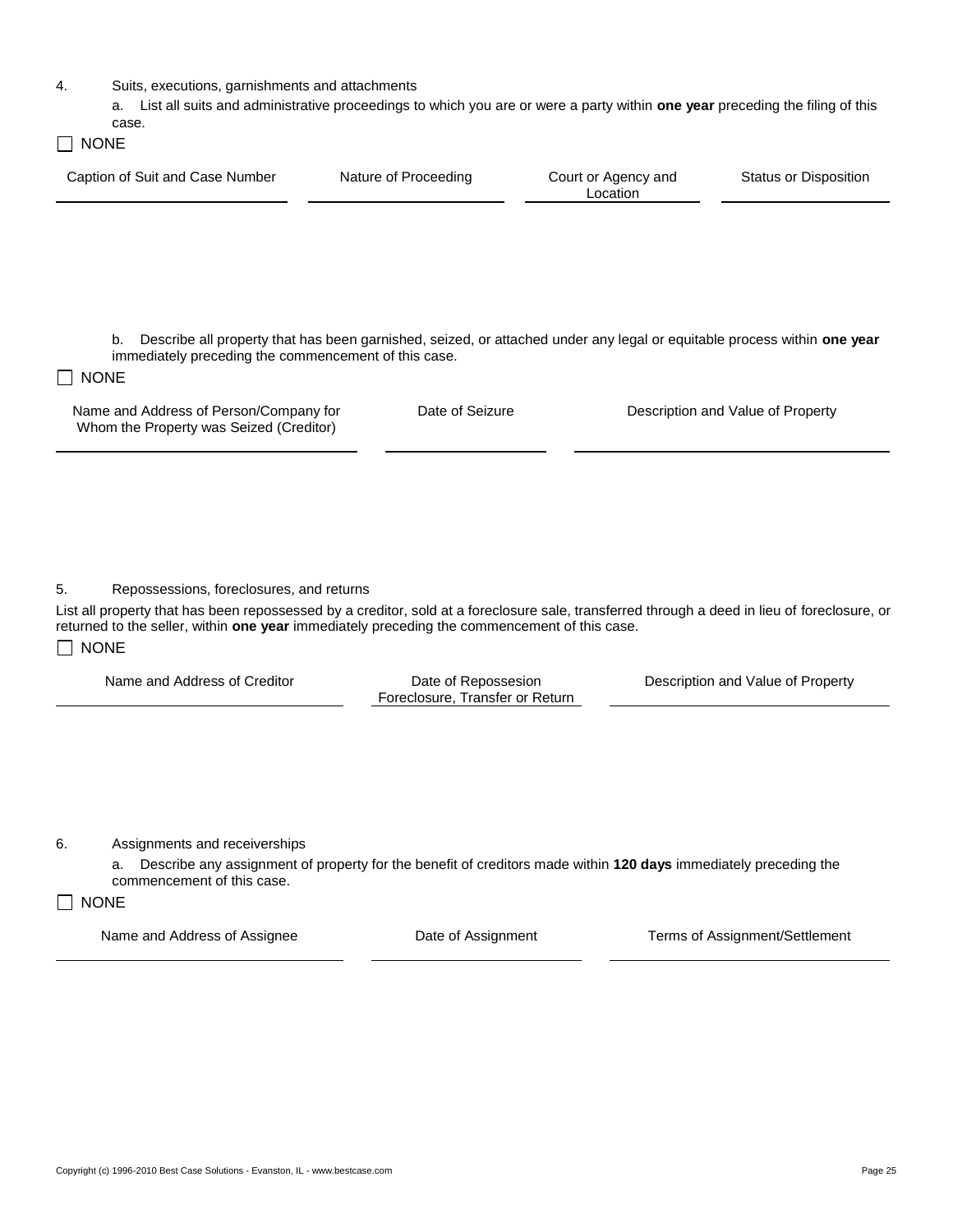b. List all property which has been in the hands of a custodian, receiver, or court-appointed official within **one year**

| immediately preceding the commencement of this case.<br><b>NONE</b>                                                                                                                                                                                                                                                                                 |                                                       |               |                                      |
|-----------------------------------------------------------------------------------------------------------------------------------------------------------------------------------------------------------------------------------------------------------------------------------------------------------------------------------------------------|-------------------------------------------------------|---------------|--------------------------------------|
| Name and Address of Custodian                                                                                                                                                                                                                                                                                                                       | Name and location of Court,<br>Caste Title and Number | Date of Order | Description and Value of<br>Property |
|                                                                                                                                                                                                                                                                                                                                                     |                                                       |               |                                      |
|                                                                                                                                                                                                                                                                                                                                                     |                                                       |               |                                      |
| Gifts<br>7.<br>List all gifts or charitable contributions made within one year immediately preceding the commencement of this case except ordinary<br>and usual gifts to family members aggregating less than \$200 in value per individual family member and charitable contributions<br>aggregating less than \$100 per recipient.<br>$\Box$ none |                                                       |               |                                      |
| Name and Address of Recipient                                                                                                                                                                                                                                                                                                                       | Relationship to You, if Any                           | Date of Gift  | Description and Value of<br>Gift     |
|                                                                                                                                                                                                                                                                                                                                                     |                                                       |               |                                      |
|                                                                                                                                                                                                                                                                                                                                                     |                                                       |               |                                      |
| 8.<br>Losses                                                                                                                                                                                                                                                                                                                                        |                                                       |               |                                      |
| List all losses from fire, theft, gambling or other casualty within one year immediately preceding the commencement of this case or<br>since the commencement of this case.                                                                                                                                                                         |                                                       |               |                                      |
| <b>NONE</b>                                                                                                                                                                                                                                                                                                                                         |                                                       |               |                                      |

| Description and Value of Property | Description of Circumstances and Amount | Date of Loss |
|-----------------------------------|-----------------------------------------|--------------|
|                                   | Covered by Insurance, if Any            |              |

### 9. Payments related to debt counseling or bankruptcy

List all payments made or property transferred by or on behalf of the debtor to any persons, including attorneys, for consultation concerning debt consultation, relief under the bankruptcy law or preparation of the petition in bankruptcy within **one year** immediately preceding the commencement of this case.

### $\Box$  NONE

Name and Address of Payee Date of Payment Name of Person Who Paid, if Not You Amount of Money/Description and Value of Property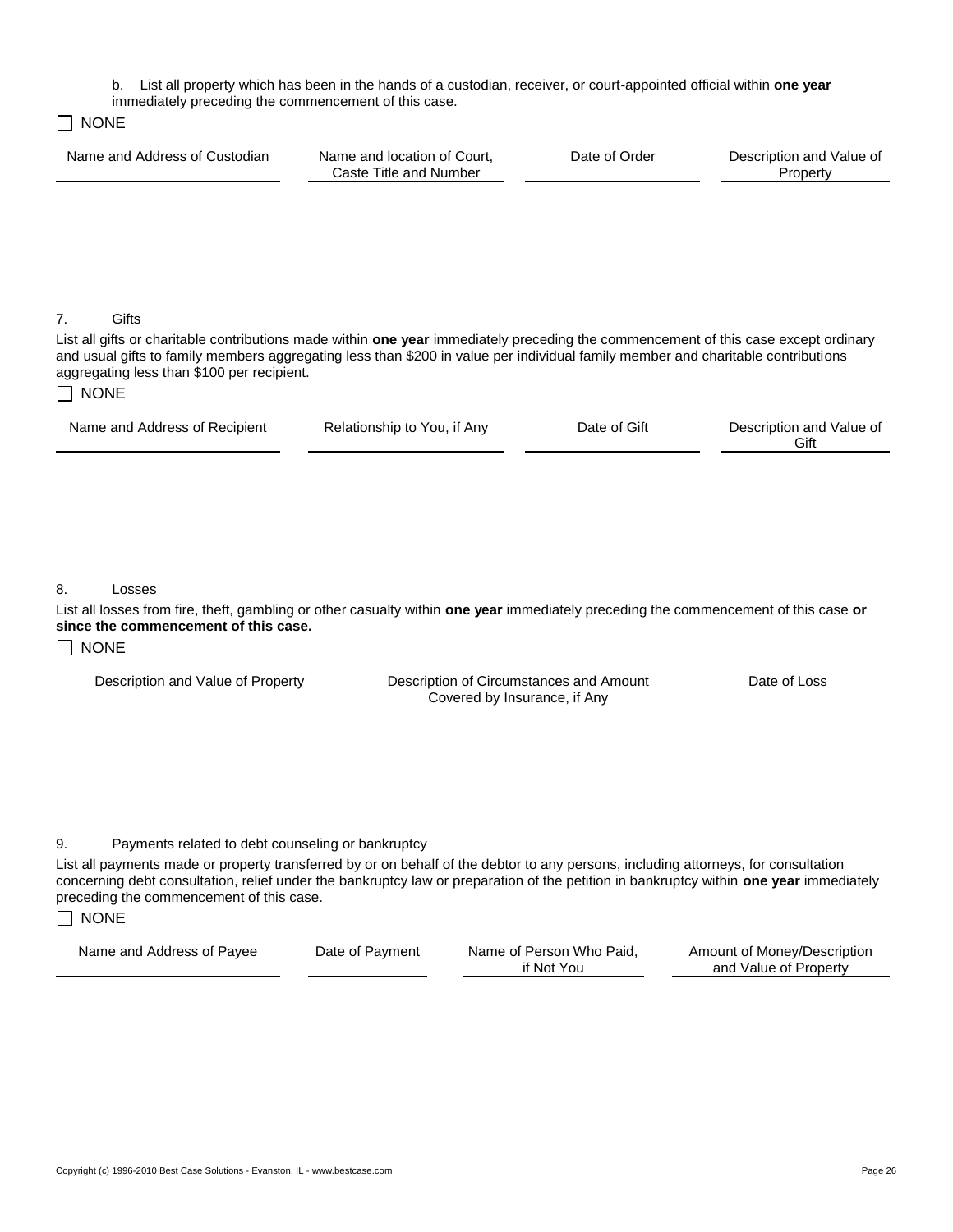10. Other transfers (including sale of your property)

a. List all other property, other than property transferred in your ordinary course of business or financial affairs, transferred either absolutely or as a security within **two years** immediately preceding the commencement of this case

 $\Box$  NONE

| Name and Address of Transferee /<br>Relationship to Debtor | Date of Transfer | Description of Property and Value<br>Received |
|------------------------------------------------------------|------------------|-----------------------------------------------|
|                                                            |                  |                                               |

b. List all property you transferred within **10 years** immediately preceding the commencement of this case to a self-settled trust, or a similar device of which you are the beneficiary.

| Name of Trust or Similar Device | Date of Transfer | Amount of Money or Description and |
|---------------------------------|------------------|------------------------------------|
|                                 |                  | Value of Property or Interest      |

### 11. Closed financial accounts

List all financial accounts and instruments held in your name or for your benefit which were closed, sold, or otherwise transferred within **one year** immediately preceding the commencement of this case.

#### $\Box$  NONE

|  | Name and Address of Institution |  |
|--|---------------------------------|--|
|--|---------------------------------|--|

Type and Number of Account & Final Balance Amount and Date of Sale or

Closing

#### 12. Safe deposit boxes

List each safe deposit or other box or depository in which you have or have had securities, cash, or other valuables within **one year** immediately preceding commencement of this case.

### $\Box$  NONE

| Name and Address of Bank | Name and Address of those with | Description of Contents | Date of          |
|--------------------------|--------------------------------|-------------------------|------------------|
| or Other Depository      | Access to Box or Depository    |                         | Transfer. if anv |

#### 13.. Setoffs

List all setoffs made by any creditor, including a bank, against a debt or deposit of yours within **90 days** preceding the commencement of this case.

### $\Box$  NONE

Name and Address of Creditor **Date of Setoff Creditor** Date of Setoff **Amount of Setoff** Amount of Setoff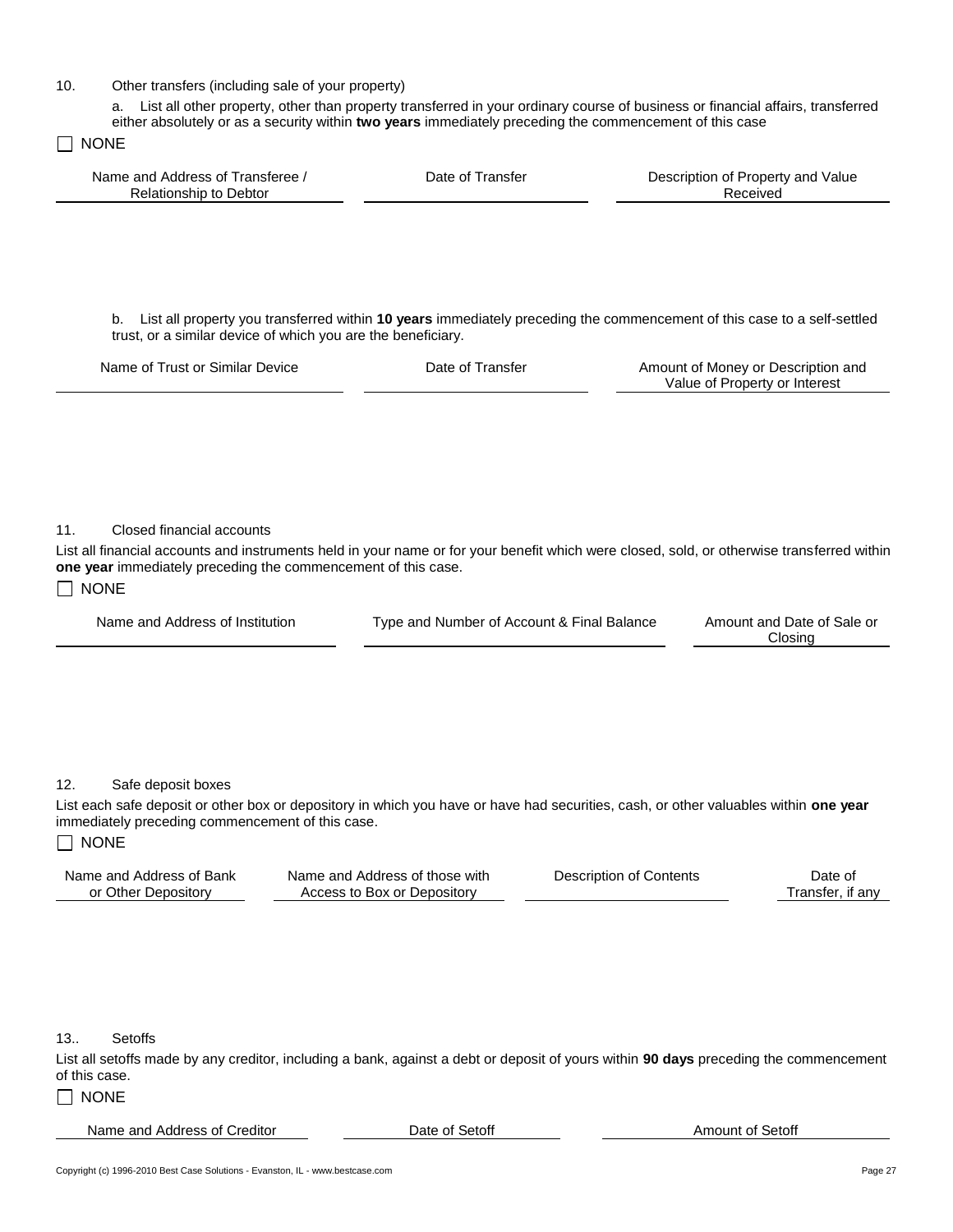#### 14. Property held for another person

List all property that you hold or control that is owned by another person.

 $\Box$  NONE

| Name and Address of Owner | Description and Value of Property | Location of Property |
|---------------------------|-----------------------------------|----------------------|
|                           |                                   |                      |

15. Prior address of debtor

If you have moved within the **three years** immediately preceding the commencement of this case, list all residences during the last three years, excluding your present address.

 $\Box$  NONE

Address **The Contract Contract Address** Your Name at the Time **Dates of Occupancy** 

#### 16. Spouses and Former Spouses

If you reside or resided in a community property state, commonwealth, or territory(including Alaska, Arizona, California, Idaho, Louisiana, Nevada, New Mexico, Puerto Rico, Texas, Washington, or Wisconsin) within the **eight-year period** immediately preceding the commencement of the case, identify the name of your spouse and of any former spouse who resides or resided with you in the community property state.

### $\Box$  NONE

Name

#### 17. Environmental Information

For the purpose of this question, the following definitions apply:

"Environmental Law" means any federal, state, or local statue or regulation regulating pollution, contamination, releases of hazardous or toxic substances, wastes or material into the air, land, soil surface water, ground water, or other medium, including, but not limited to, statutes or regulations regulating the cleanup of these substances, wastes, or material.

"Site" means any location, facility , or property as defined under any Environmental Law, whether or not presently or formerly owned or operated by the debtor, including, but not limited to, disposal sites.

"Hazardous Material" means anything defined as a hazardous waste, hazardous substance, toxic substance, hazardous material, pollutant, or contaminant or similar term under an Environmental Law.

a. List the name and address of every site for which you received notice in writing by a governmental unit that it may be liable or potentially liable under or in violation of an Environmental Law. Indicates the governmental unit, the date of the notice, and, if known, the Environmental Law.

 $\Box$  None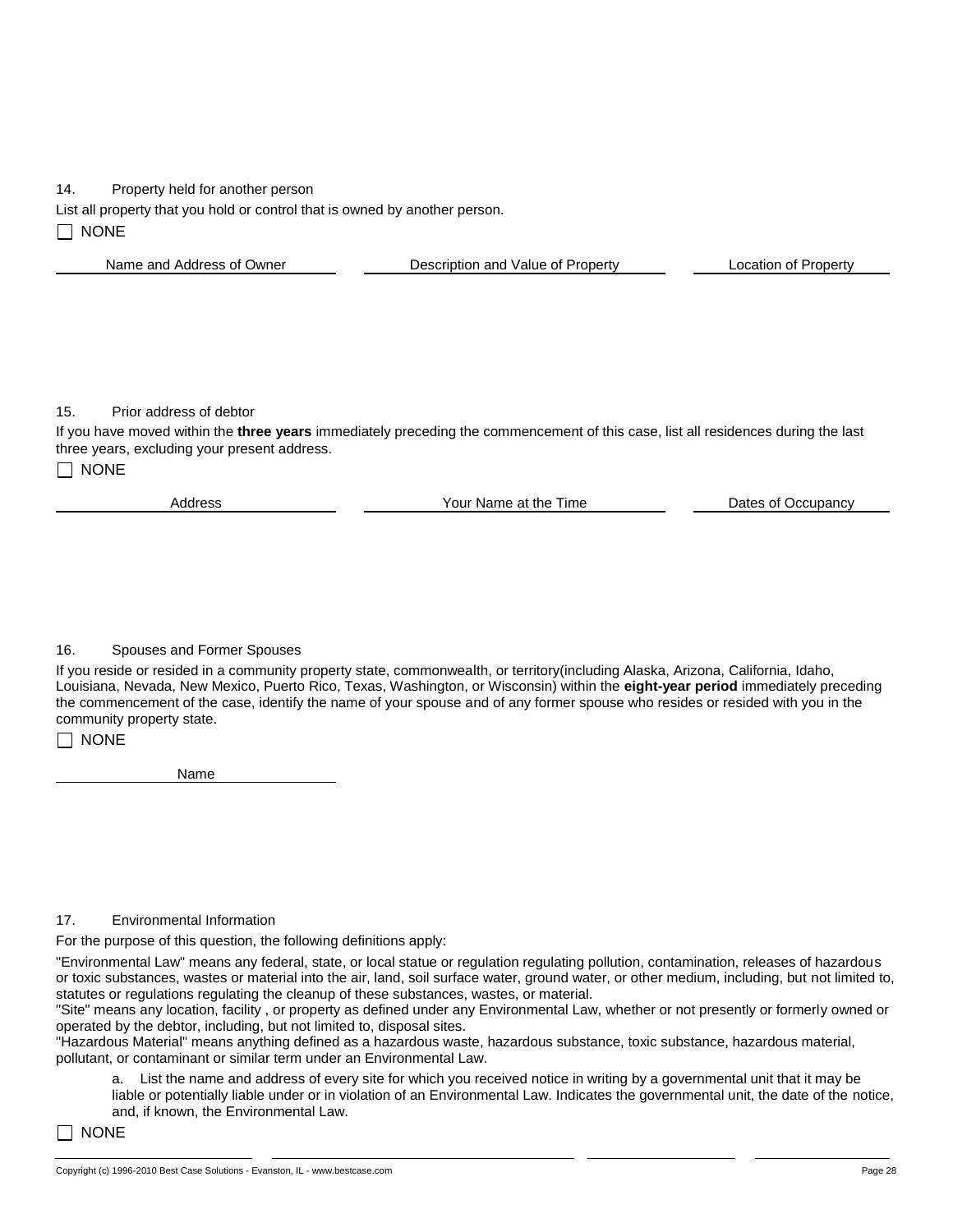b. List the name and address of every site for which you provided notice to a governmental unit of a release of Hazardous Material. Indicate the governmental unit to which the notice was sent and the date of the notice.

## $\Box$  None

| Site<br>: Name and Address | Unit<br>I Address of Governmental I<br>Name and | Date<br>Notice<br>ΩŤ | Environmental Law |
|----------------------------|-------------------------------------------------|----------------------|-------------------|
|                            |                                                 |                      |                   |

c. List all judicial or administrative proceedings, including settlements or orders, under any Environmental Law with respect to which you are or were a party. Indicate the name and address of the governmental unit that is or was a party to the proceeding, and the docket number.

#### $\Box$  NONE

Name and Address of Governmental Unit **Docket Number** Status or Disposition **Status or Disposition** 

### 18. Nature, location and name of business

a. If the debtor is an individual, list the names, addresses, taxpayer identification numbers, nature of the businesses, and beginning and ending dates of all businesses in which the debtor was an officer, director, partner, or managing executive of a corporation, partnership, sole partnership, or was a self-employed professional within the **six years** immediately preceding the commencement of this case, or in which the debtor owned 5 percent or more of the voting or equity securities within the **six years** immediately preceding the commencement of this case.

If the debtor is a partnership, list the names, addresses, taxpayer identification numbers, nature of the businesses, and beginning and ending dates of all businesses in which the debtor was a partner or owned 5 percent or more of the voting or equity securities within the **six years** immediately preceding the commencement of this case.

#### $\Box$  NONE

|  | Name | Taxpayer I.D.<br>Number(EIN) | Address | Nature of Business | Beginning and<br>End Dates of<br>Operation |
|--|------|------------------------------|---------|--------------------|--------------------------------------------|
|--|------|------------------------------|---------|--------------------|--------------------------------------------|

b. Identify any business listed in response to subdivision a., above, that is "single asset real estate" as define in 11 U.S.C. § 101.

 $\Box$  None

Name Address And Address And Address And Address Address Address And Address Address Address And Address And A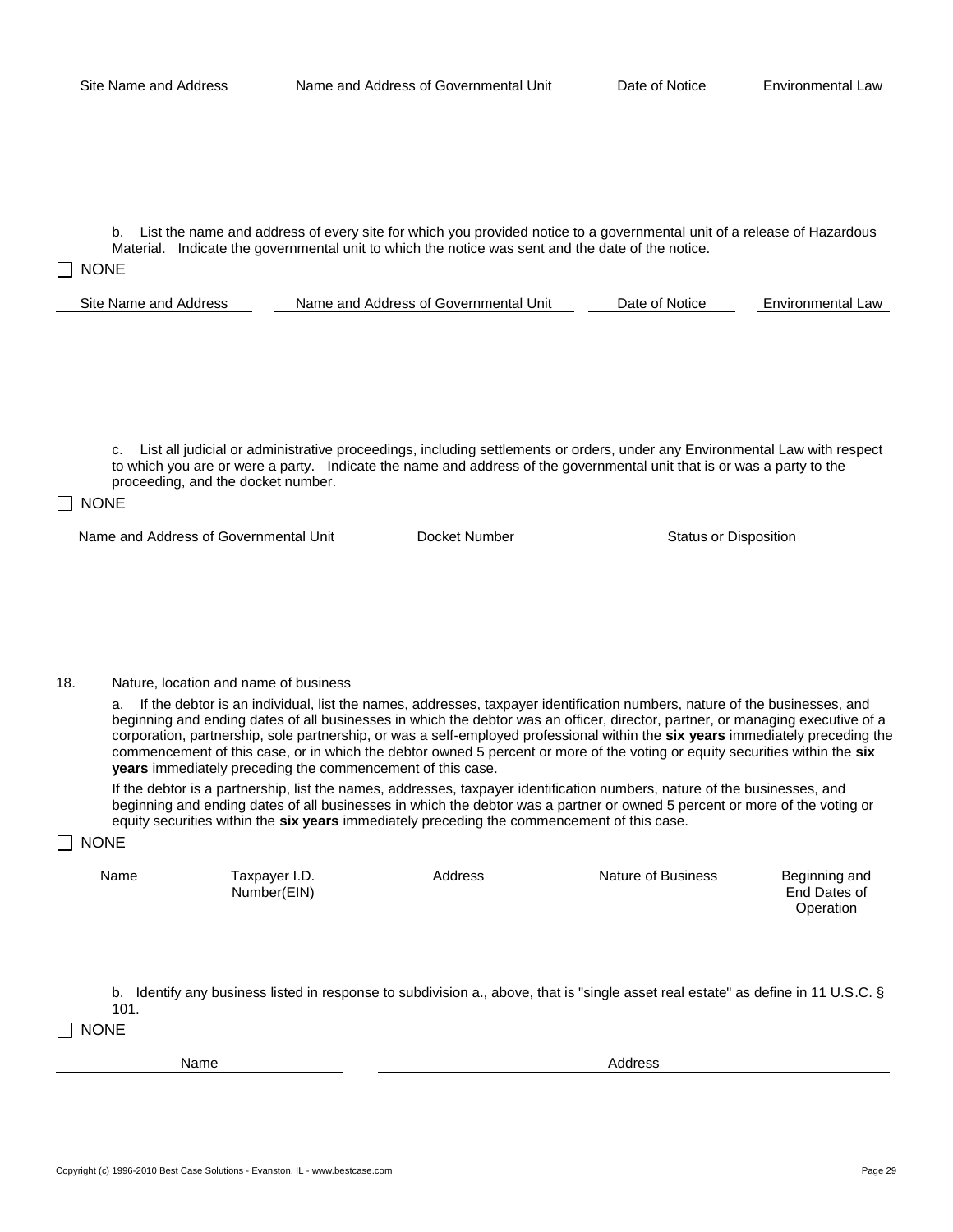| 19.         | Books, records, and financial statements                                           |                                                                                                                                                                                                                                           |
|-------------|------------------------------------------------------------------------------------|-------------------------------------------------------------------------------------------------------------------------------------------------------------------------------------------------------------------------------------------|
|             |                                                                                    | a. List all bookkeepers and accountants who, within the two years immediately preceding the filing of this bankruptcy case,                                                                                                               |
| $\Box$ NONE | kept or supervised the keeping of books of account and records.                    |                                                                                                                                                                                                                                           |
|             |                                                                                    |                                                                                                                                                                                                                                           |
|             | Name and Address                                                                   | <b>Dates Services Rendered</b>                                                                                                                                                                                                            |
|             |                                                                                    |                                                                                                                                                                                                                                           |
|             |                                                                                    |                                                                                                                                                                                                                                           |
|             |                                                                                    |                                                                                                                                                                                                                                           |
|             |                                                                                    |                                                                                                                                                                                                                                           |
|             |                                                                                    |                                                                                                                                                                                                                                           |
|             |                                                                                    | b. List all firms or individuals who, within the two years immediately preceding the filing of this bankruptcy case, have audited                                                                                                         |
|             | the books of account and records, or prepared a financial statement of the debtor. |                                                                                                                                                                                                                                           |
|             | <b>NONE</b>                                                                        |                                                                                                                                                                                                                                           |
|             | Name                                                                               | Address<br>Dates Services Rendered                                                                                                                                                                                                        |
|             |                                                                                    |                                                                                                                                                                                                                                           |
|             |                                                                                    |                                                                                                                                                                                                                                           |
|             |                                                                                    |                                                                                                                                                                                                                                           |
|             |                                                                                    |                                                                                                                                                                                                                                           |
|             |                                                                                    |                                                                                                                                                                                                                                           |
|             |                                                                                    |                                                                                                                                                                                                                                           |
|             |                                                                                    | c. List all firms or individuals who, at the time of the commencement of this case, were in possession of your books of                                                                                                                   |
|             | account and records. If the records are not available, explain.                    |                                                                                                                                                                                                                                           |
| $\Box$ NONE |                                                                                    |                                                                                                                                                                                                                                           |
|             | Name and Address                                                                   | Comments                                                                                                                                                                                                                                  |
|             |                                                                                    |                                                                                                                                                                                                                                           |
|             |                                                                                    |                                                                                                                                                                                                                                           |
|             |                                                                                    |                                                                                                                                                                                                                                           |
|             |                                                                                    |                                                                                                                                                                                                                                           |
|             |                                                                                    |                                                                                                                                                                                                                                           |
|             |                                                                                    |                                                                                                                                                                                                                                           |
|             |                                                                                    | d. List all financial institutions, creditors and other parties, including mercantile and trade agencies, to whom a financial<br>statement was issued by the debtor within two years immediately preceding the commencement of this case. |
|             | <b>NONE</b>                                                                        |                                                                                                                                                                                                                                           |
|             |                                                                                    |                                                                                                                                                                                                                                           |
|             | Name and Address                                                                   | Dates Issued                                                                                                                                                                                                                              |
|             |                                                                                    |                                                                                                                                                                                                                                           |
|             |                                                                                    |                                                                                                                                                                                                                                           |
|             |                                                                                    |                                                                                                                                                                                                                                           |
|             |                                                                                    |                                                                                                                                                                                                                                           |
|             |                                                                                    |                                                                                                                                                                                                                                           |
| 20.         | Inventories                                                                        |                                                                                                                                                                                                                                           |
|             |                                                                                    | a. List the dates of the last two inventories taken of your property, the name of the person who supervised the taking of each                                                                                                            |
|             |                                                                                    |                                                                                                                                                                                                                                           |
|             | inventory, and the dollar amount and basis of each inventory.                      |                                                                                                                                                                                                                                           |

**The following questions, #19-25, are only to be answered if you are a corporation or partnership of if you have been, in the six years immediately preceding this case, an officer, director, managing executive, or owner of more than 5% of the voting securities of the corporation; a partner, other than a limited partner, of a partnership; a sole proprietor, or otherwise self-employed.**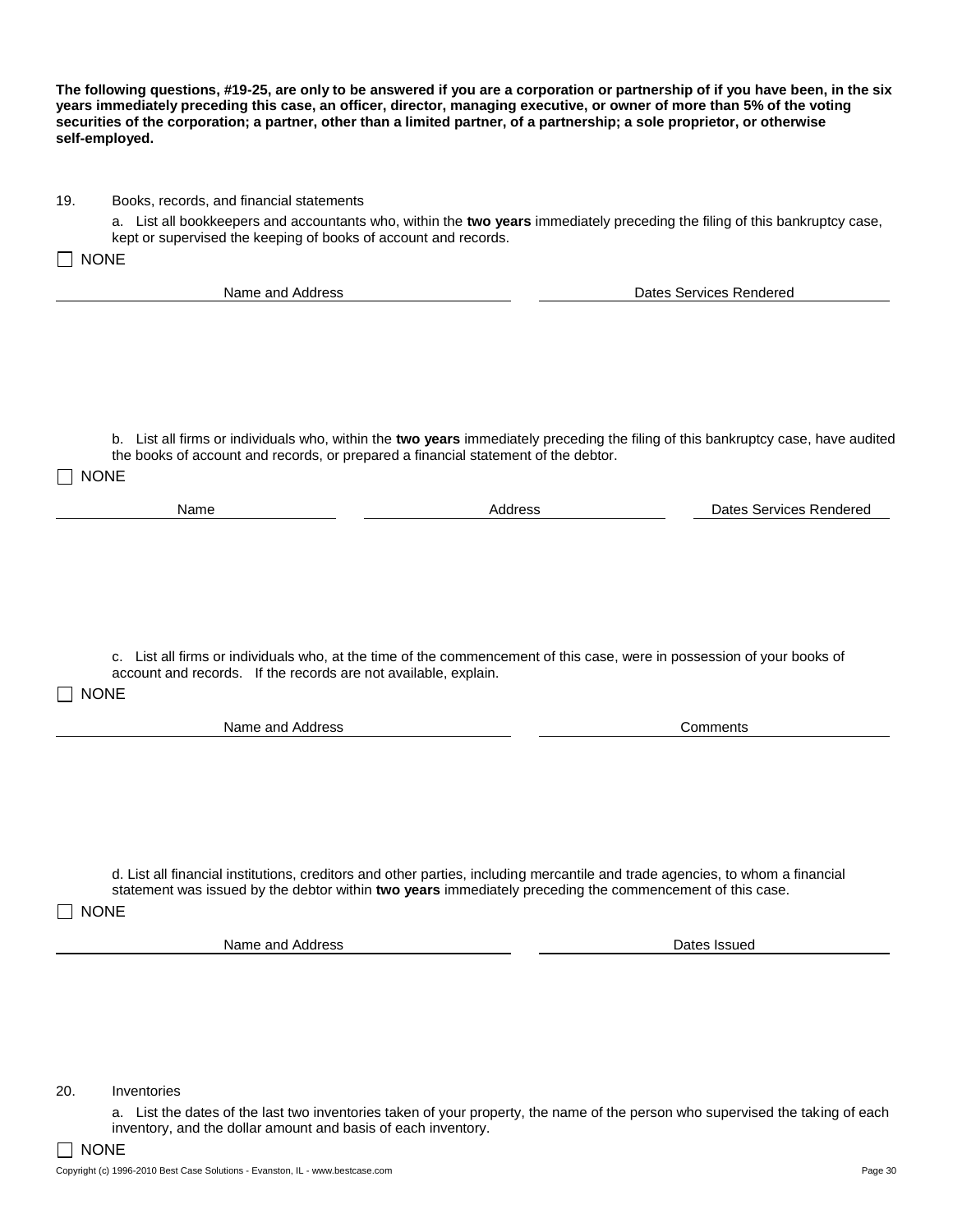b. List the name and address of the person possessing the records of each of the two inventories reported in a.) above.  $\Box$  NONE

Date of Inventory **Name and Address of Custodian of Inventory Records** 

21. Current partners, officers, directors, and shareholders

a. If your business is a partnership, list the nature and percentage of partnership interest of each member of the partnership.  $\Box$  NONE

| Name and Address | Nature of Interest | Percentage of Interest |
|------------------|--------------------|------------------------|
|                  |                    |                        |

b. If your business is a corporation, list all officers and directors of the corporation, and each stockholder who directly or indirectly own, controls, or holds 5% or more of the voting securities of the corporation.

## $\Box$  NONE Name and Address **Nature 20** Address Nature and Percentage of Stock **Ownership**

22. Former partners, officers, directors and shareholders

a. If your business is a partnership, list each member who withdrew from the partnership within one year immediately preceding the commencement of this case.

 $\Box$  NONE

Name and Address **Date of Withdrawal**